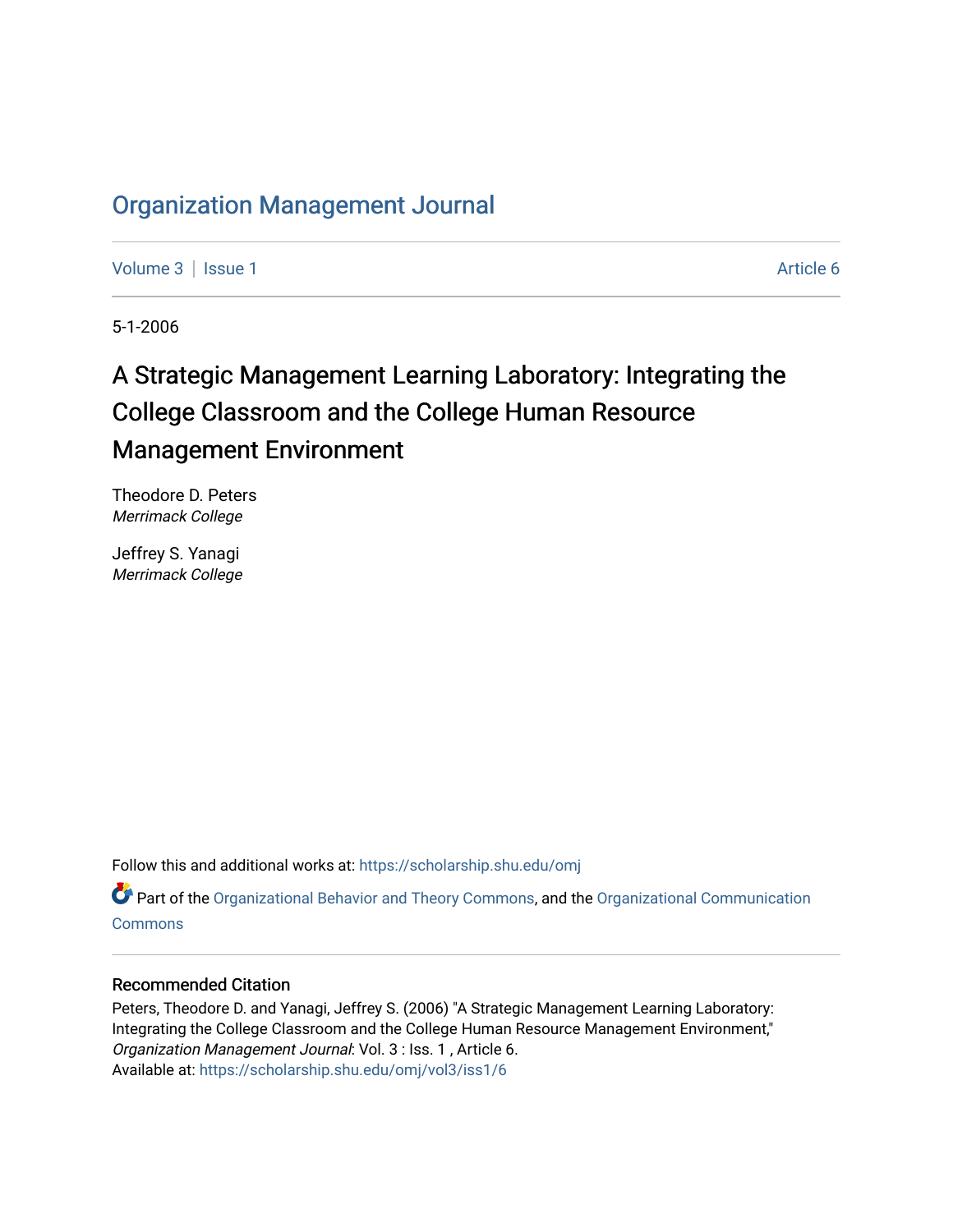Organization Management Journal Teaching & Learning 2006 Vol. 3, No. 1, 34-53 © 2006 Eastern Academy of Management ISSN 1541-6518 www.omj-online.org

# **A Strategic Management Learning Laboratory: Integrating the College Classroom and the College Human Resource Management Environment**

[THEODORE D. PETERS](mailto:theodore.peters@merrimack.edu) Merrimack College

#### [JEFFREY S. YANAGI](mailto:jeffrey.yanagi@merrimack.edu) Merrimack College

This capstone course extended the classroom to include practitioner-focused research projects and presentations to senior-level campus management. The course served as a student learning laboratory for experiencing working-world settings, problems, and expectations, using the controlled environment of a college human resource management office, working with the Director of Human Resource Management. Learning outcomes included 1) effectively using multiple business communication skills, 2) applying quantitative and qualitative reasoning for problem solving to integrate, synthesize and apply complex information for addressing practical problems; 3) experience in adapting to a real-life, changing environment, and 4) making management decisions that reflected the dynamic interrelationships of the major functions of business to achieve the mission of the organization. Finally, students reported a heightened sense of task identity, personal commitment to their college and their education, and a legacy of contribution for their role in helping shape human resource management policies for college governance.

**Key Words:** Pedagogy, Learning laboratory, Human resource management, Experiential learning

#### **Introduction**

In comparison to traditional strategic management courses that often rely on textbook cases discussed in classroom settings, an alternative pedagogy created an experiential learning laboratory by developing work setting projects that took the students outside the classroom and into an organizational work setting, the students' own college. The strategic management teaching focus was developed by using four real-time human resource management projects through the college Human Resource Management (HRM) department. The hiring of a new Director of HRM presented an opportunity to have students serve as on-campus, internal strategic management consultants to analyze HRM projects addressing compensation, orientation, time-off, and workforce planning. The students' familiarity with campus issues, combined with their direct access to executive-level governance, created an on-campus, experiential learning laboratory with access and input to directly affect strategic HRM policy decisions and actions of their own campus. The students were senior class business majors and nearly all had no prior HRM coursework or experience, so the emphasis was on strategic assessment, with the HRM context more background than foreground. These projects were successful for the students, who indicated their increased commitment to their college, their incipient profession, and to their own capabilities and interests. The projects were successful for the instructor in that the students realized the desired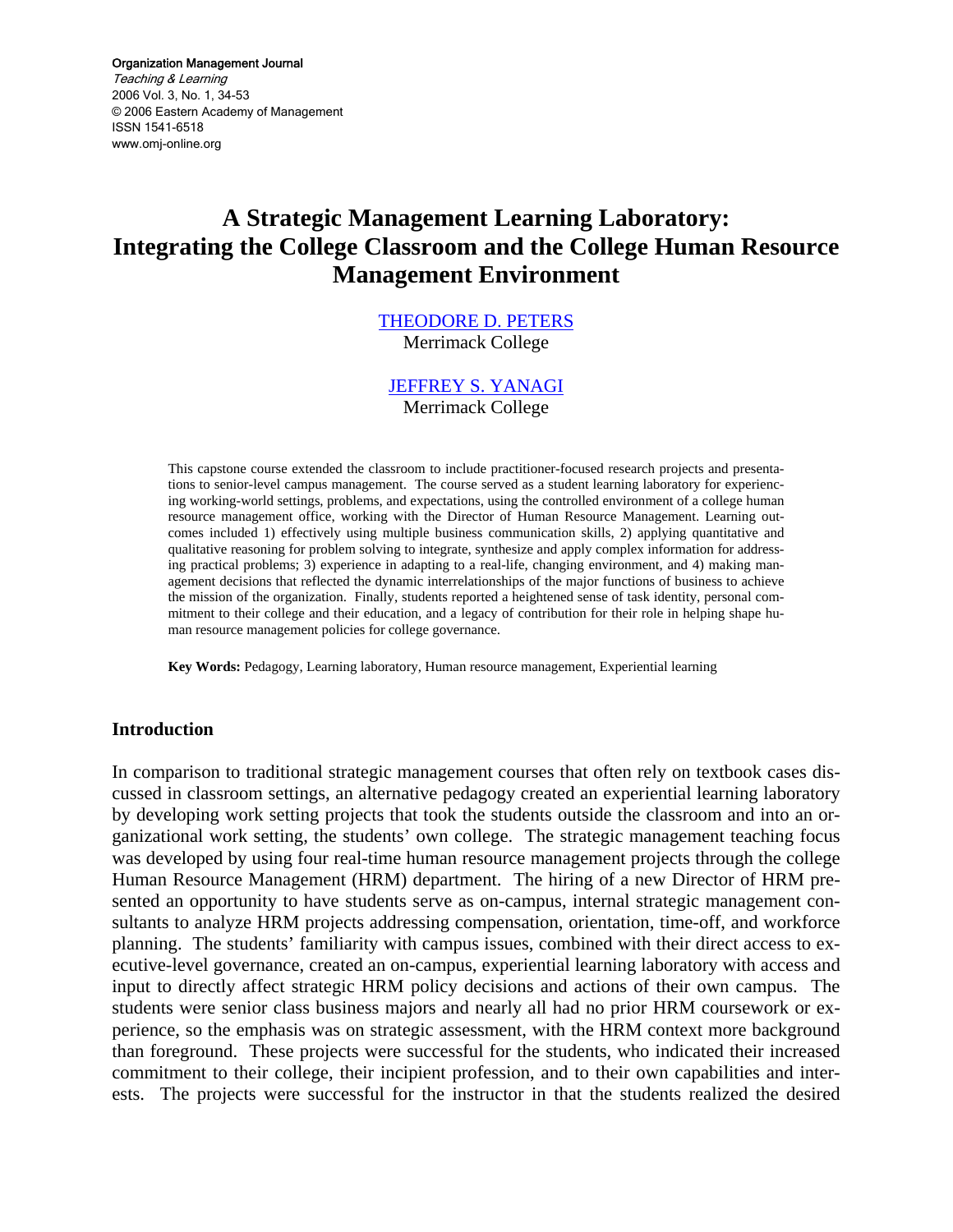learning outcomes, as well as helped create new faculty-administration connections across campus. Furthermore, the projects were successful for the HRM Director, who gained content, context, and analysis on four significant HRM problem areas that confronted him on his arrival on campus. The Director presented the students' recommendations to the President's Cabinet, where these recommendations received full consideration by the Cabinet and provided support for related initiatives undertaken by HRM. The students' direct involvement with the college's executive governance provided an unusual learning opportunity for these students to directly affect policy decisions and actions on their campus. The students also internalized these projects as a form of their legacy for their years on campus.

This discussion will begin with an overview of a more traditional strategic management course before addressing the benefits of incorporating an experiential alternative. Specific concerns and aspects of the current strategic management course will consider the timing and opportunities presented to the students, and similarly to the HRM Director, in creating the learning laboratory for this strategic management course. The course format and assignments are presented, as are the variety of learning and organizational outcomes experienced by the students, the HRM Director, and the instructor.

# **Traditional Strategic Management Course**

The traditional capstone strategic management course seeks to teach students to develop interdisciplinary decision making frameworks. This learning objective intends that students will integrate their respective content areas (e.g., accounting, management, marketing, operations, etc.), learned independently during their enrollment in the business school curriculum, into situational, yet holistic, decisions that consider the actions and implications of these actions across the organization.

The traditional course addresses this learning objective by focusing on problem identification, problem research and analysis, and problem recommendations leading to problem resolution. These problems usually involve choosing appropriate goals as well as developing interdisciplinary decision making frameworks for developing, organizing and managing the critical resources necessary to achieve these goals, all in the context of an uncertain, imperfect, competitive and changing world. Textbooks generally include chapters that categorize strategic management inputs, strategic analysis, competitive advantage, globalization, strategy formulation, strategy implementation, strategic change, and strategy evaluation (David, 2005; Dess, Lumpkin, & Taylor, 2005; Hitt, Ireland, & Hoskisson, 2005; Mintzberg, Lampel, Quinn, & Ghoshal, 2003; Thompson & Strickland, 2003; Wheelan & Hunger, 2004). Thus, these texts provide a teaching framework to help students identify the analytic framework to assess organizational strengths, weaknesses, opportunities, and threats (SWOT analysis; e.g., Dess et al., 2005; Nickels, McHugh, & McHugh, 2005) related to the internal and external environments of the organization. This traditional course then communicates strategic frameworks, strategic alternatives, and strategic actions as a model to accomplish organizational goals and strategic visions.

The traditional method of teaching this course has been through case analyses, generally using business-related cases culled from a variety of business texts (e.g., David, 2005; Hitt et al., 2005; Mintzberg et al., 2005; Thompson & Strickland, 2003; Wheelen & Hunger, 2004), and on-line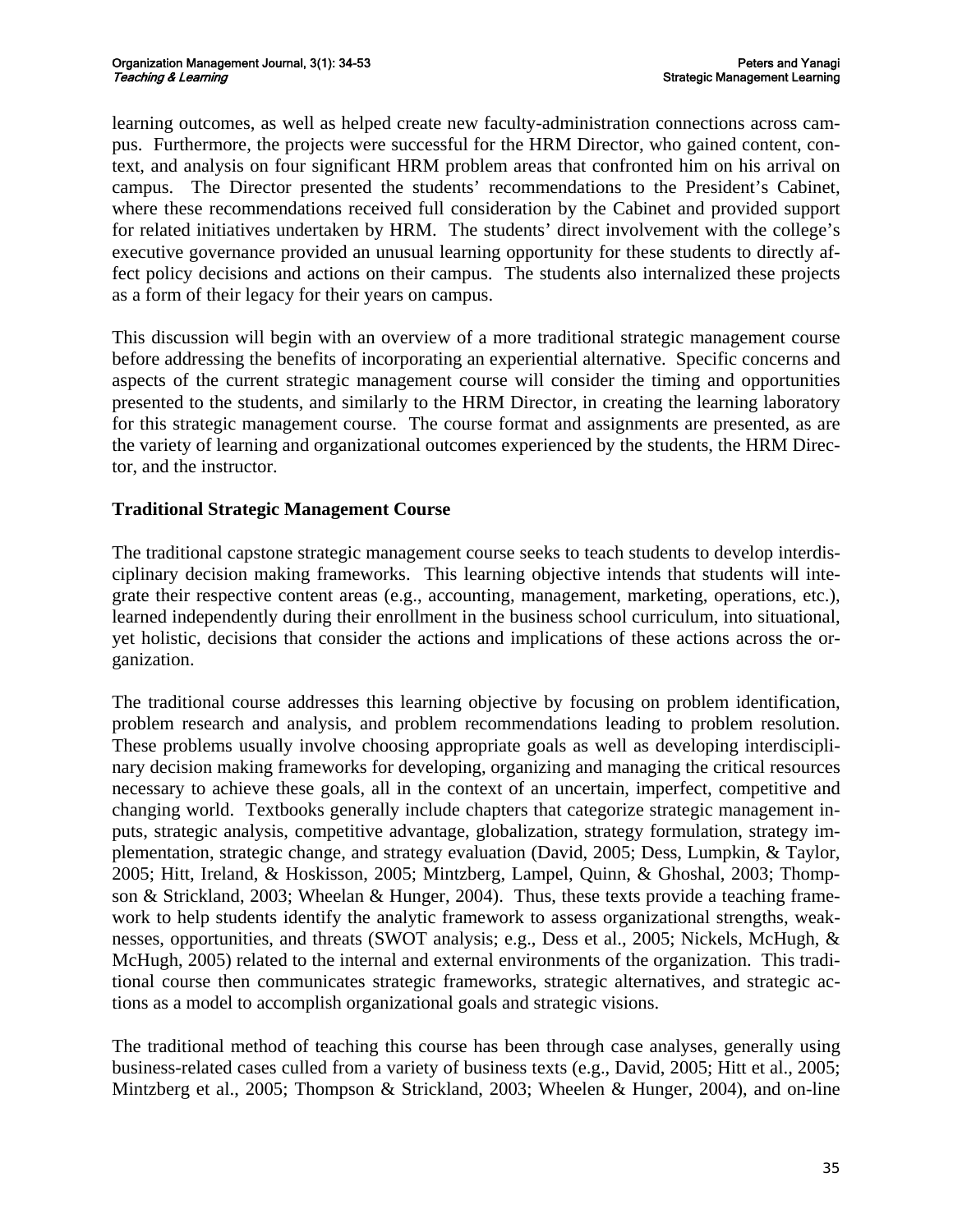sources (e.g., Harvard Business School cases[—www.hbsp.harvard.edu](http://www.hbsp.harvard.edu/); Hartwick Classic Leadership cases—www.hartwick.edu; Richard Ivey School of Business—www1.ivey.ca/cases). These cases are generally derived from recent, working-world business entities and activities, and present a large variety of for-profit companies (e.g., Wal-Mart—Wheelan & Hunger, 2004) and not-for-profit organizations (e.g., American Red Cross—David, 2005), service industry (eBay— Thompson & Strickland, 2003) and manufacturing industry (Boeing—David, 2005), and teaching focus (e.g., Ethics and social responsibility—Thompson & Strickland, 2003).

# **"Hands On" Experiential Learning**

While these applied, working world cases can be instructive in their content, they remain merely two-dimensional. As textbook cases, they lack the interactive perspectives available to students from their active immersion and participation in organizational culture, perspectives that stem from experience that can foster greater depth of learning and understanding. Rather than addressing contrived noise provided by authors in textbook cases, the student's experiential involvement exposes them to the uncertain, imperfect, competitive, and changing world in which their organizations exist and in which the students will shortly find themselves employed. A second limitation of these two-dimensional cases is that they are taught in the classroom. This textbook focus contributes to business curricula criticism of "producing graduates long on technical know-how, but short on soft skills, such as communication, leadership, decision making, negotiation and conflict resolution, creativity, and so on" (Torres-Coronas, Arias-Olivia, & Souto-Romero, 2005).

In contrast to classroom learning, students can also develop learning and understanding in the work setting itself. An active, experiential learning setting allows students to develop academically by learning to think and reflect critically about their experiences in order to make connections to their class work. This experiential method offers opportunities to students to learn within, not simply about, real work environments, which can meet the recognized need of business students to gain additional breadth and engagement (Porter and McKibben, 1988). The external learning experience is the "process whereby knowledge is created through the transformation of experience" (Kolb, 1984, p.38) by incorporating Kolb's Experiential Learning Model's four components related to learning: concrete experience, reflective observation, abstract conceptualization, and active experimentation (Kolb, 1984, p. 38). Students participate directly in addressing problems and projects in the work setting, thereby providing their concrete experience. They then can reflect on these activities and interactions, considering the outcomes and the perspectives both observed and felt directly. These reflections establish a new heuristic framework for students to incorporate the theoretical concepts learned in the classroom, and then to review and accept or revise their behaviors and responses to effect subsequent, resultant outcomes.

Additional research indicated these "non-traditional educational experiences connect students' cognitive learning inside the classroom with their affective learning in the lab, on the job, or at the [work] site. The [course] instructors and [work site] mentors… begin to shape or enhance young adults' sense of professionalism in their fields well before they leave the campus" (Steffes, 2004, p. 46). Students thus benefit from on-site supervision and training, which is then reinforced through their subsequent reflections and discussions relating their on-site experiences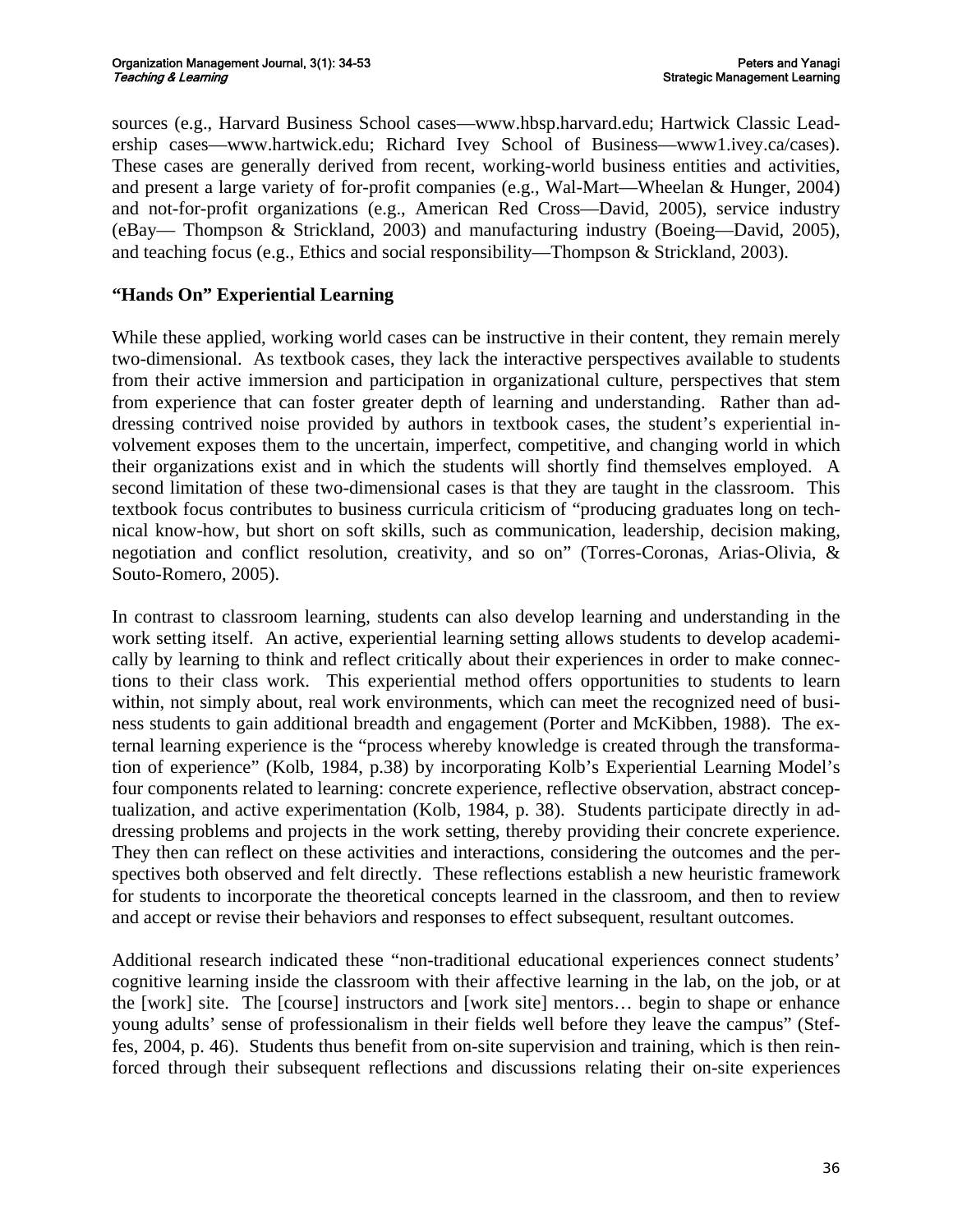back to the academic setting (Gray, Ondaattje, Fricker, & Geschwind, 2000; Peters, McHugh, & Sendall, 2006; Rama, Ravenscroft, Wolcott, & Zlotkowski, 2000).

Unlike formal, classroom learning, this experiential, learning laboratory environment promotes opportunities for "informal learning" (Hillbrand & Kehrhahn, 2003). Informal learning develops because management knowledge "is acquired, not from books, lectures, or formal training sessions, but from informal learning—direct… experience, trial and error learning, observation of senior [management], traditional supervision, peer supervision, and critical reflection" (Hillbrand & Kehrhahn, 2003). Thus, informal, experiential, soft skill learning offers an alternative learning mode that both reinforces and expands the traditional, formal, technical learning of the classroom.

Experiential projects are found in many management curricula, although most projects have a "predominantly private sector focus" (Zlotkowski, 2000, p. VI). Alternatively, these same management concepts and skills can be applied as service learning projects in the local community, the non-profit sector, and specifically, in the students' own college. "Service learning combines traditional classroom and laboratory experiences" (Bonar, Buchanan, Fisher, & Wechsler, 1996, p. 15) for students to "reflect on the service activity in such a way [as] to gain further understanding of course content, a broader appreciation of the discipline, and an enhanced sense of civic responsibility" (Bringle and Hatcher (1995, p. 112). Moreover, service learning projects have been "reconnecting higher education... with the American tradition of education for service" (Zlotkowski, 2000, p. V), which includes focusing on "the muck and mire of real-life decision making processes [and] the quagmire of dealing with the political, ethical, and social *implications* of stakeholders affected by these decisions" (Waddock & Post, 2000, p. 51).

More formal advocacy came from Charles Wankel, the 2000 Chair of the Management Education and Development (MED) Division of the Academy of Management, who endorsed "this management service learning…to enhance student learning by joining management theory with experience, and management analysis with action. Service learning prepares business students to see new relevance to their coursework" (Wankel, 2000, p. IX). Samuelson (2000) stated that "service-learning requires students to apply business analysis to real problems in a live setting – something rarely achieved with standard case materials" (p. 6), and further, "One of the distinct advantages of service-learning and programs that support service activity is their ability to infuse the social context of business throughout the business education experience, and with greater immediacy than is possible through traditional coursework…." (p. 17). This model "provides a powerful framework… to help a student explain and describe, both cognitively and affectively, his[her] lived experience working in a soup kitchen versus reading about a soup kitchen in class" (Steffes, 2004, p. 46).

Researchers have recommended specifically incorporating service learning as an integral element of a course (Howard, 1998; Weigert, 1998; Eyler and Giles, 1999), which appeared to offer better student outcomes (Astin, Vogelgesang, Ikeda, & Yee, 2000). Rama et al. (2000) categorized these outcomes as Intellectual Outcomes, defined as "cognitive competencies, including knowledge of textbook content, relationship of [business] knowledge to the business world, and critical thinking skills" (p. 660), and Personal Outcomes, defined as "personal demeanor, leadership, and communication [and] values-related competencies, and … including honesty and ethical conduct,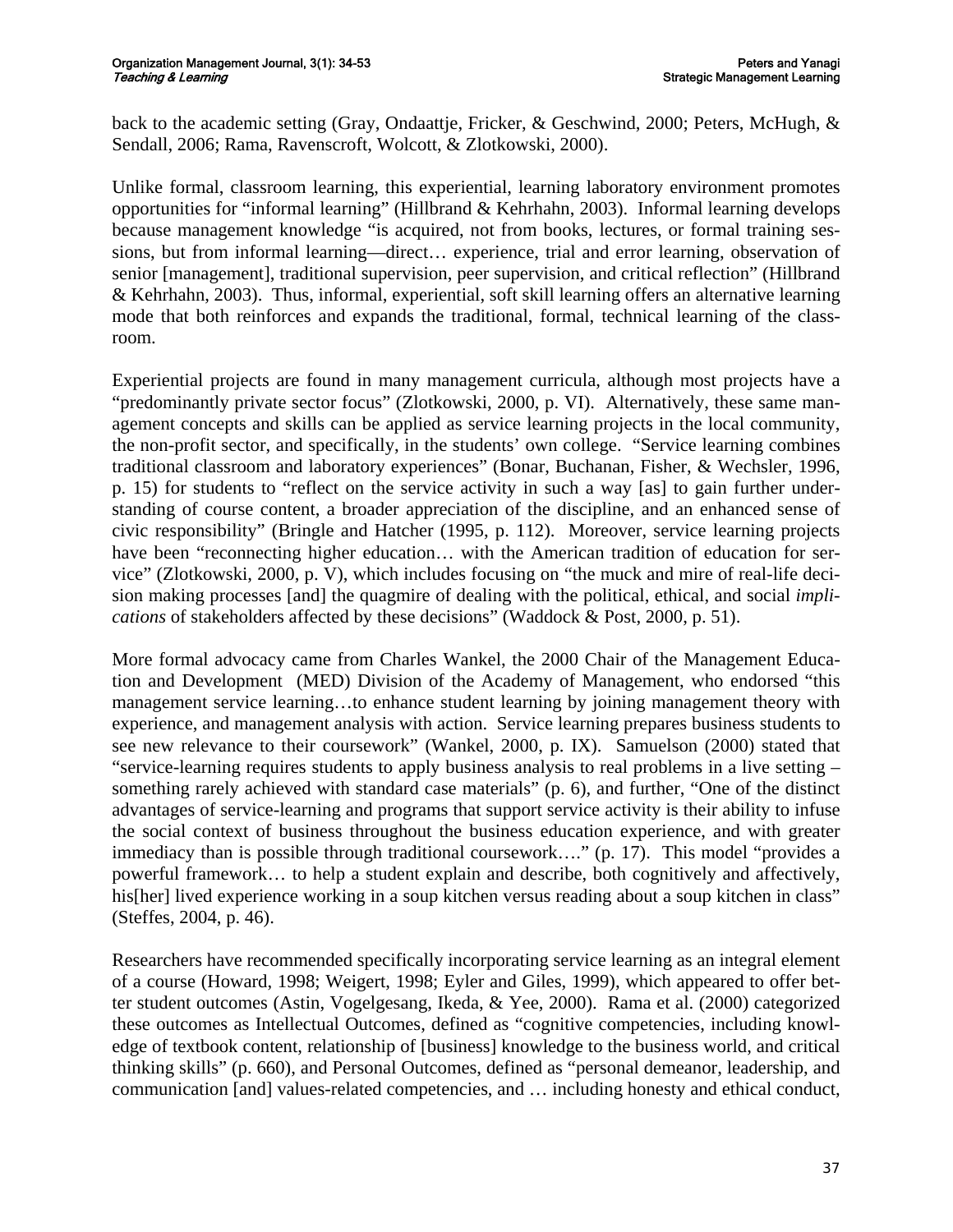ability to analyze the impact of potential actions, and ability to promote constructive change" (pp.672-673):

*"Service experiences can give students a context within which to place course content, which increases the quantity and depth of their understanding. In particular, the complexity of real-world projects can help students become more open to uncertainty, recognize greater complexity in the problems they analyze, think strategically, and use learned material in new ways… [D]uring S-L experiences students may encounter people from diverse backgrounds who hold different points of view. Interfacing with such people can challenge students to reconsider or reaffirm their own perspectives, increase their understanding of other viewpoints, and contemplate a wider range of possibilities." (p. 660)* 

Prior research has demonstrated that experiential projects helped students improve their higher order thinking skills, leading to greater personal development, insights, and understanding; better communication; increased social and interpersonal development skills; awareness of other perspectives; stronger analytical, problem solving, and decision making skills; and improved linking of formal course material to outside work settings (Eyler and Giles, 1999; Hamner, 2002; Steffes, 2004). Additional outcomes research has supported service learning as contributing to improvements in motivation and purpose, self-confidence, self-esteem, and self-efficacy, ethical and spiritual development, moral sensitivity and reasoning abilities professionalism (Bryant & Hunton, 2000; Conrad & Hedin, 1982; Eyler and Giles, 1999; Jacoby, 1996; Kezar & Rhodes, 2001; Madsen, 2004, Peters et al., 2006). Furthermore, these student opportunities can lead to increased self-efficacy, the confidence "in their own ability to act and make a difference, which in turn can increase their leadership skills (e.g., willingness to be socially proactive, to believe they can influence change, to exercise effort to achieve change, and to anticipate the consequences of their actions)" (Rama et al., 2000, p. 673). These experiential outcomes both augment and incorporate classroom theory and learning for students to effectively transfer their broad preparation to their next employment work setting as incoming employees.

These projects have varied in management settings (Chandler, 2000; Kolenko, Porter, Wheatley, & Colby, 1996; Peters et al., 2006; Rama et al., 2000), with faculty, college administrators, and community and corporate officials working collaboratively with students to conduct the service learning projects (Clark, 2000, p. 143; Kenworthy-U'Ren, 2000, p. 62). Recognizing the valued learning outcomes of service learning experiential projects, Clark (2000) and Peters et al. (2006) have previously conducted human resource management projects with a variety of organizations, including their college human resource management offices. The current study extended the use of students as internal consultants (Clark, 2000; Davis & Michel, 2000; Kenworthy-U'Ren, 2000) by working directly with senior human resource management at their own college. Specific human resource management topics were chosen jointly by the course instructor and the Director of Human Resource Management. These projects were chosen to provide direction for developing and implementing changes in HRM policy on campus. Through the HRM Director, the students conducting these projects would have direct input and access to the college governance structure. Such integral and direct access, experience, and management impact for students with the executive governance on their own campus was an application of service learning that benefited the students, faculty, and administration.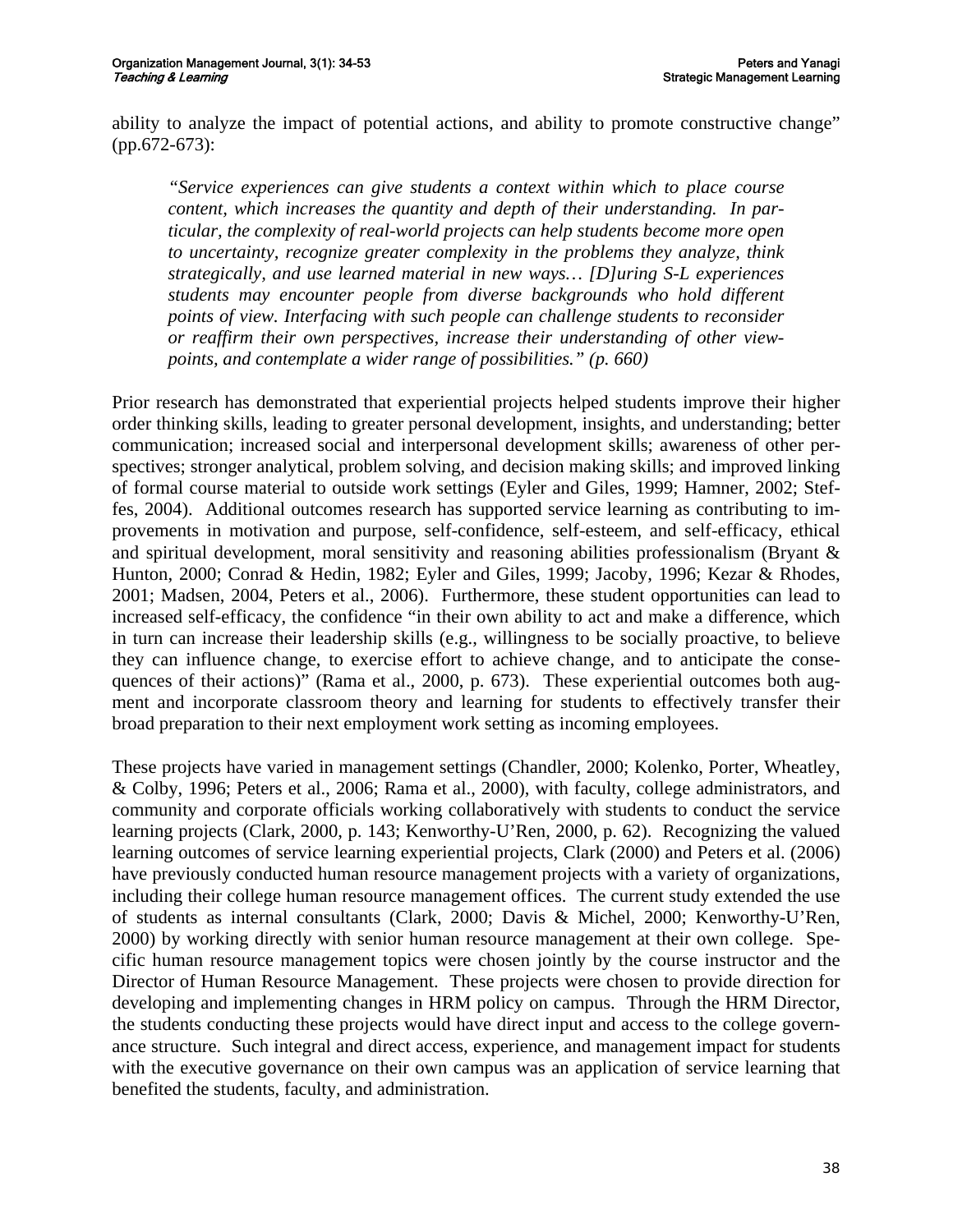# **Experiential Learning—An On-Campus Learning Laboratory**

Recognizing that most of a college senior's 120-128 credit hours are spent inside the classroom, and further recognizing that senior business majors will very shortly be employees immersed in the dynamics of organizational culture, working with the types of real-world issues they could shortly face as employees would provide the students with an important transition experience. This learning environment included the classroom, but was also outside the classroom—indeed, it could be argued that the last thing a college senior needs is three more hours a week inside a classroom.

To add this experiential element as an alternative to relying on classroom and textbook teaching, students could directly experience interpersonal, analytical, and soft skills learning opportunities in a protected organizational culture and work setting. Therefore, undergraduate business-major seniors taking a capstone strategic management course at a northeastern college were involved in a formative learning laboratory—their college human resource management office. With a new Director of Human Resource Management succeeding a retiring, long-term predecessor, the opportunity arose to take the strategic management course classroom into the campus' applied setting of human resource management issues and practices.

Human resource management is itself a service function, providing service 1) to all organization employees for employee benefits, training, performance appraisal, recruiting and selection, labor relations, and more; 2) to executive management through strategic input regarding staffing assessments and planning, legal compliance issues, Quality Management programs, employee wellness programs, and more, and 3) to the organization's respective communities, promoting organizational culture within as well as promoting a variety of citizenship and social responsibility actions across geographic, sociopolitical, industry, and other constituent communities. With this service orientation, HRM offered a potential learning laboratory to develop service-focused, management projects for students to combine the tenets of service with the skills of business.

The college's new Director of HRM inherited an office with few professional and/or support staff, and even more importantly, he entered a human resource management environment that was facing a variety of strategic changes in employee management. The college had experienced sustained academic, physical, and residential growth during the past decade, due in large part to the successful entrepreneurial style of its President during this ten-year period. As a result, the college had evolved from a commuter-based to a residential-based student population and environment. This expansion now suggested that the college was evolving through the organizational life cycle to a more mature phase, leading to increased organizational complexity, specialization, and faculty and staff personnel (Boone and Kurtz, 2005). Additional college-wide complexity, structure, and employees also created the need for a more functional structure (Wheelen & Hunger, 2004), with management changes needed for expanding employee delegation, employee empowerment, and employee specialization. These changes required a fresh perspective to address needed revisions to policies and procedures to effectively manage the expanded numbers of employees and employee issues. These changes also created the opportunity to take the strategic management classroom to the applied setting of campus human resource management issues.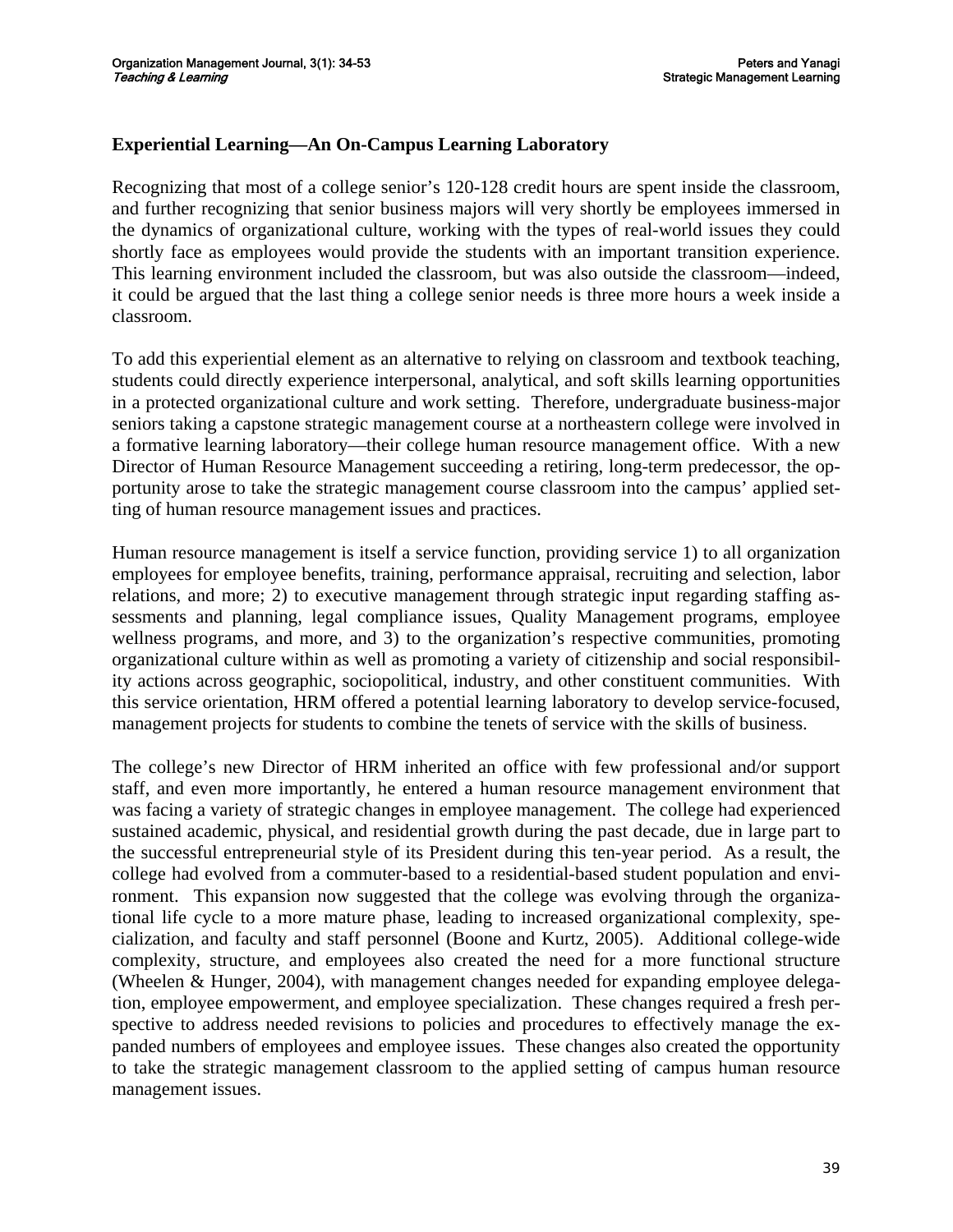# **Administrator Focus/Concerns**

Prior to these strategic management projects, student-administrator learning interactions on campus had consisted of service learning projects conducted in campus office settings (Peters et al., 2006). One such project through the human resource management office had helped increase sexual harassment awareness across campus, and other students had worked with student life and the athletic department. These projects had been limited in scope, however, basically giving students only fundamental experience in an office setting.

This strategic management course concept of incorporating experiential learning projects was developed by recognizing that the human resource management office was facing strategic changes in employee management. Having students addressing strategic management issues that could involve them directly in campus governance with decision makers was a new concept at the college, and the Human Resource Management Director's interest and concerns were critically important.

The Director's interest stemmed from his belief and perception that HRM had a lot to offer students, that it was "a perfect mechanism for connecting class and real-work" (J. Yanagi, June 27, 2005). The Director was interested because he felt the projects could be "meaningful, not make believe work… represented a progressive educational opportunity… [and] a progressive educational institution was the type of institution the college sought to be" (J. Yanagi, June 27, 2005). Furthermore, he liked to innovate and be creative, bridging class and application with projects and a concept that had never been done on campus before (J. Yanagi, June 27, 2005).

The Director's primary concern was the reaction of Administration to exposing these HRM issues to students and directly involving these students as consultants. While he felt these issues were benign, and yet still challenging for the students, he also recognized that students were the customers of the college, and organizations "don't usually go to their customers and say, 'Here are our internal problems, and how do we solve them?'" (J. Yanagi, June 27, 2005).

The Director enlisted the support of the President by suggesting the students would be an extension of his staff. It was a new and interesting opportunity for the human resource management office to connect directly with faculty and students. Following the Director's "higher education is a business" philosophy, the projects would allow his office to address specific significant issues, rationales, and insights in a new yet monitored forum during the semester (J. Yanagi, June 27, 2005).

In addition to developing information for the HRM Director to use in establishing governance procedures and policies on campus, it was also envisioned that the student groups could present their findings and recommendations directly to the President's Cabinet, the college's interdisciplinary, strategic policy makers. The Cabinet consisted of senior management at the college, including Vice Presidents, the President, and the Board of Trustees. Therefore, these college seniors in this capstone strategic management course would have access to top-level strategic decision makers, resulting in direct input to directly affect college policies and college governance.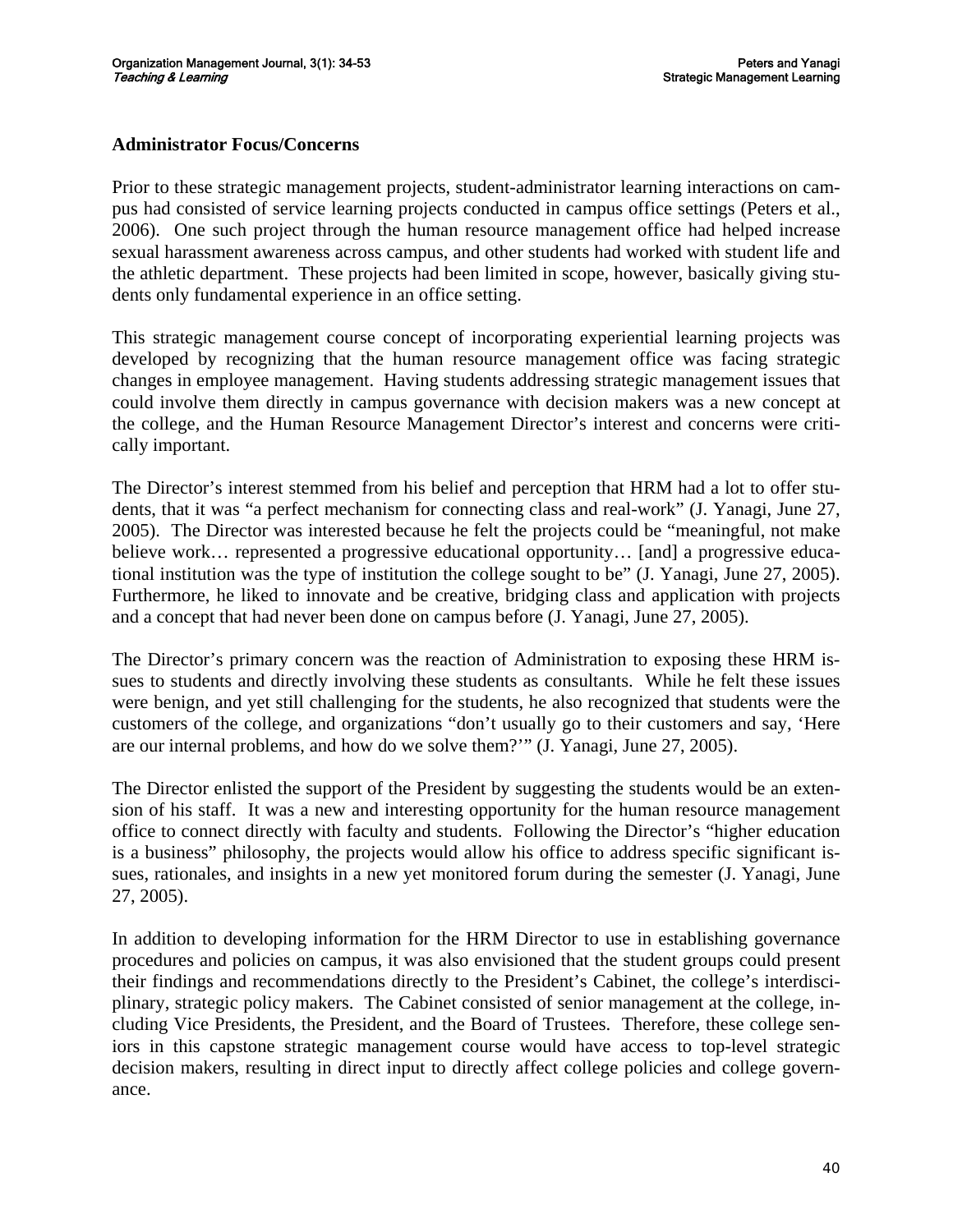# **Course Format and Process**

The initial course structure was purposely loose, as the Director and instructor recognized that the projects needed to reflect what "we wanted the students to think about… [in] somewhat of a controlled challenge" (J. Yanagi, June 27, 2005). It would also require the instructor and the Director to invest subsequent time in class and for other meetings to provide direction, updates, presentations, and evaluation.

In consultation with the HRM Director, this strategic management course was redesigned for student groups to serve as strategic management consultants, under the joint direction of the Director and the instructor, to provide manpower to develop information and direction for human resource management regarding a selected set of important issues and topics. The Director and the instructor reviewed the Director's list of potential topics for those that met the following inclusion criteria:

- 1. Timeframe—progress possible within the semester-length course
- 2. Complexity—topic required generalist-level, not specialized knowledge
- 3. Resource availability—additional employees and other sources were available as resources for further knowledge and insights
- 4. Workload—project group size was determined to be six members, so the topic would need to be extensive enough to offer sufficient functions and activities to sustain sixmember groups
- 5. Sensitivity—appropriate for student consideration and input
- 6. Applicability—challenging, working world-based foundation

After reviewing the Director's initial set of two dozen topics, the Director and the instructor selected four topics: 1) compensation, 2) orientation, 3) time-off policies, and 4) workforce planning. These projects, and the information developed by the student-consultants, would serve as a vehicle to teach the students, their instructor, and the new HRM Director, simultaneously, about each topic.

Twenty-four senior business majors, twelve male and twelve female, enrolled in this capstone course. These students were traditional undergraduate seniors, approximately 21 years of age in the fall of their senior year, with little to no professional experience. Classroom discussions indicated the students' work experiences were predominantly part-time and seasonal, mostly retail rather than office settings, with one student having family business experience that involved scheduling. Because the capstone business strategy and policy course was required of all senior business majors, regardless of their functional area concentration (accounting, finance, human resource management, information systems, marketing, and operations), no prior coursework in HRM was required. Thus, only 9%  $(N=2)$  of the students had completed the survey HRM course, although two other students were enrolled concurrently. Since nearly all of the strategic management students had no HRM background, the instructor added specific conceptual and practical HRM content to the classroom discussions to provide students the basic HRM information they would need for their specific HRM projects.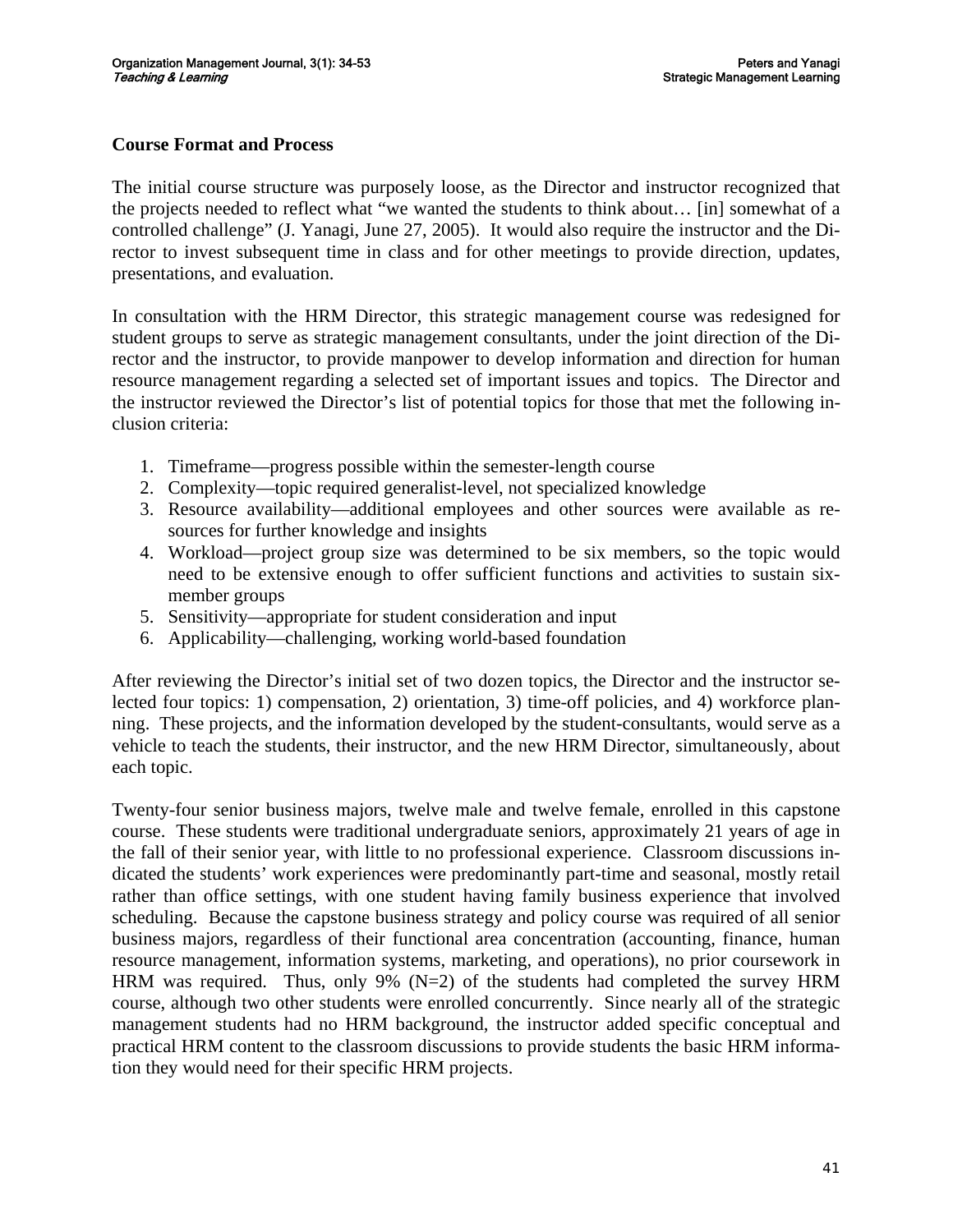These students self-selected their HRM topic, with all six students in each of the four groups receiving their first or second choice. Student groups, or representatives of a group, would then meet with the instructor and/or the Director in either scheduled or impromptu meetings. Email was used to promote communication among the participants to schedule interactions and to detail the information learned in meetings and other research, as well as to provide subsequent direction for the project.

In addition, class time was devoted periodically for students to discuss informally their problems, responses, and progress experienced in developing these projects. One self-selected member of each group would lead discussion addressing the group's current activities and issues, and all other students and the instructor would offer comments to help the group proceed. Students discovered that despite their different projects, they were experiencing similar issues that needed to be addressed, such as finding campus and outside information sources, internal group process issues, and the logistics of scheduling interviews and group meetings. As a result, these information- and experience-sharing sessions expanded communication, decision making, and strategic planning for all groups.

# **Preliminary Presentations**

Although this strategic management course offered a new avenue for utilizing experiential learning, it still retained the analytical framework of the traditional case- and text-focused strategic management courses. Focusing on integrating curriculum-wide learning objectives, students used the Dess et al. (2005) strategic management case analysis and presentation frameworks that emphasized SWOT Analyses (Strengths, Weaknesses, Opportunities, and Threats) to identify, analyze, and develop strategic alternatives and recommendations for resolving complex business problems. These frameworks were initially learned through case assessments, and then employed in addressing the four human resource management topics.

Building on the course focus that these students would shortly be business professionals, and more importantly, that all interactions among professionals are a form of either a formal or an informal presentation, the course was designed to maximize opportunities for student presentations of their progress and results. These presentations consisted of both informal, seminar-style discussions in class, as well as formal PowerPoint® presentations.

The first presentation occurred during the third week of the course, when students formally presented a self-selected article from a weekly news magazine. These fifteen-minute presentations were ungraded, simply for feedback, and were designed to provide initial group process development while simultaneously helping all students overcome presentation anxieties and polish PowerPoint® and other presentation skills in preparation for the more formal graded presentations to follow. Following the student group presentation, the instructor asked questions for approximately ten minutes.

Two weeks following these ungraded presentations, student groups presented a textbook case that was graded. To vary the teaching mode, rather than having questions solely from the instructor for this second set of case presentations, one group presented the case, including recommendations, while a second group responded to this presentation by critiquing and then leading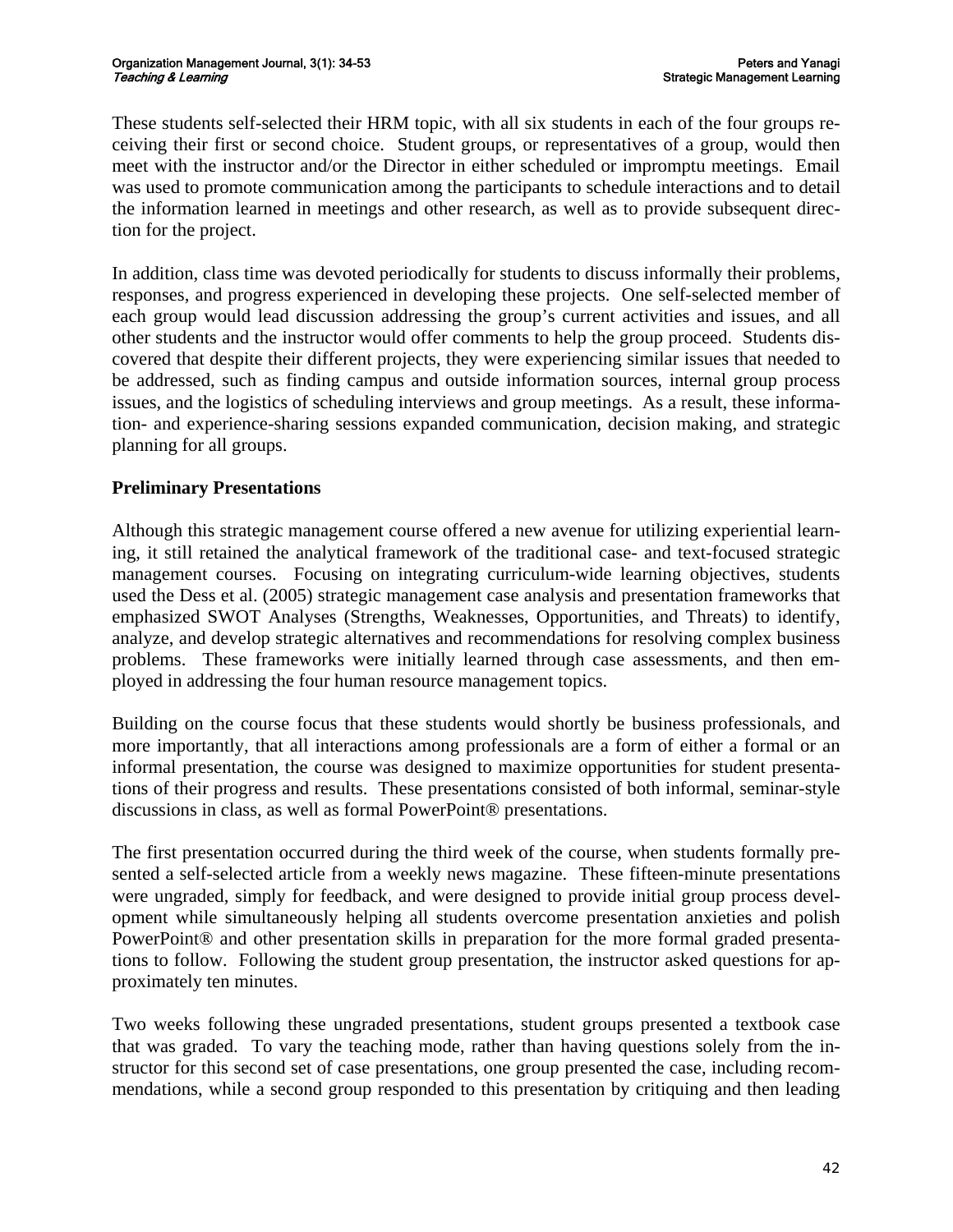class questions and discussions. Thus, both groups were expected to have prepared the case, and the critiquing group would lead discussion about the content of the case plus the analyses and recommendations presented by the other group. Group roles would be reversed for the next presentation so each group would have the opportunity to both present and critique a case. The cases were varied, as were the group matches. For example, if Group One presented and Group Two critiqued the first case, the following presentation would have Group One critiquing Group Four's presentation and Group Two presenting to Group Three's critique. While the presenting group was graded, the critiquing group was not graded.

# **Integrating Functional Areas**

Yet another teaching mode was employed to create interactions across groups, both to simulate a matrix organization and to help students gather functional area environment information more efficiently by working collaboratively rather than independently. Within each project group, students were also required to self-select a specific functional area of management to study, with the restriction that a student could not choose his/her own business major concentration (e.g., a finance major could not choose finance, etc.). These six functional areas, which corresponded to the business school departments and divisions, were:

- 1. Finance/Accounting
- 2. Legal
- 3. Management/HRM
- 4. Management Information Systems
- 5. Operations Management
- 6. Marketing

Thus, each of the six functional area groups consisted of four students, one student from each of the four HRM topic groups. As an example, one member from each of the compensation, orientation, time-off policies, and workforce planning groups chose to focus on marketing, and these four students, now constituting the marketing subgroup, worked collectively and collaboratively to address the marketing environment for the college, e.g., the college's competitive niche, outside competitors, etc. Similarly, the finance representatives from each project group convened to gather internal and external environment information pertaining to finance, including operational budget figures, projected capital budgets, national and regional economic indicators, projected admissions pool and rates of enrollment, etc., which could affect the college's need and cost for additional capital. Management Information Systems representatives assessed the state of technology on campus and off, including equipment, personnel, telecommunications, research and development trends, etc. to consider the impact on college financial, infrastructure, and capital requirements. In summary, the functional area sub-teams offered an additional opportunity for students to experience a matrix organizational structure and a new set of group-forming norms while simultaneously collaborating on developing critical information that was relevant to each HRM project. Through the collective membership across the HRM topic groups, the respective functional area information was jointly and more efficiently developed and, in turn, was then equally available to the four human resource management topic groups for their assessment in developing their strategic recommendations. These functional area groups also then presented a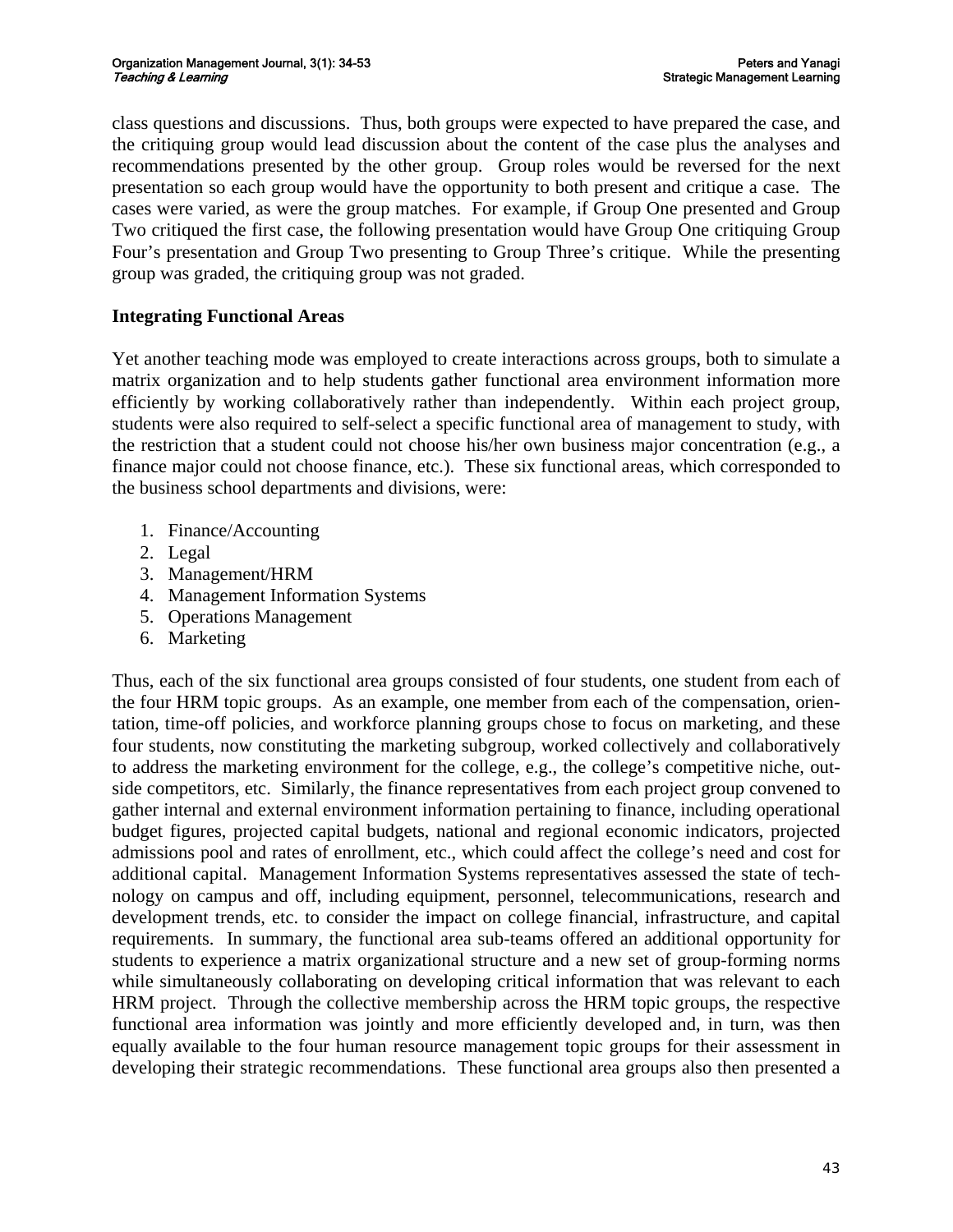twenty-minute, graded presentation of their findings and recommendations to the class, plus a formal written report of seven to ten pages.

# **Final Presentations**

As their final assignments, students presented their human resource management problem, research, analyses, and recommendations to the Human Resource Management Director, the Associate Director, the instructor, and the class. The presentations were approximately 20 minutes, with an additional 15 minutes of questions open to all in attendance. In addition, the students submitted both a printed and electronic copy of their approximately 10 to 12 page formal report of their HRM topic, as well as electronically submitting a copy of the PowerPoint® presentation to both the instructor and the Director.

# **Outcomes**

# **Student Project Findings**

- 1. Compensation: The college utilized a market-driven compensation system, and the student group studied industry movement and comparability across a predetermined set of comparison colleges. Based on their findings, which were presented to the Board of Trustees by the Director, the human resource management office instituted a review of the current salary structure. Salary system grades and steps were reviewed, as the college was moving toward a broad-banding compensation system.
- 2. Orientation: The human resource management office utilized student findings to consolidate and augment faculty and staff/administration orientation programs. Both programs were reviewed and revised to be more consistent and more concise, and were further emphasized by holding biweekly meetings. Program content was expanded beyond their previous solitary focus on employee benefits to include a more detailed history of the college, an increased emphasis of the Augustinian philosophy that is the philosophical foundation of the college, and additional information regarding sexual harassment and other college policies. Process changes were implemented to expedite the processing of employee forms by having new employees receive and complete the necessary forms at home before submitting them to the human resource management office.
- 3. Time-off: In response to the students' findings, the human resource management office created a new administration / staff policy committee to research a fundamental change in managing time-off for college employees. Instead of the multiple time-off categories then used by the college (e.g., sick leave, personal time, etc.), the new committee would explore the use of a single bank of employee time-off, whereby the multiple categories would be collapsed into a combined pool of paid time-off for each employee. The new policy was anticipated to reduce administrative monitoring while simultaneously empowering the employees. A second change eliminated the sick leave bank, which was replaced with short-term disability insurance for employees, and amended sick leave policy to better relate to the Family Medical Leave Act for employees to better provide elder, child, and spousal care. Yet another change occurred as the college instituted two paid days per year of Community Service to encourage external volunteer work by employees that reflected the campus-wide commitment of service as an Augustinian community.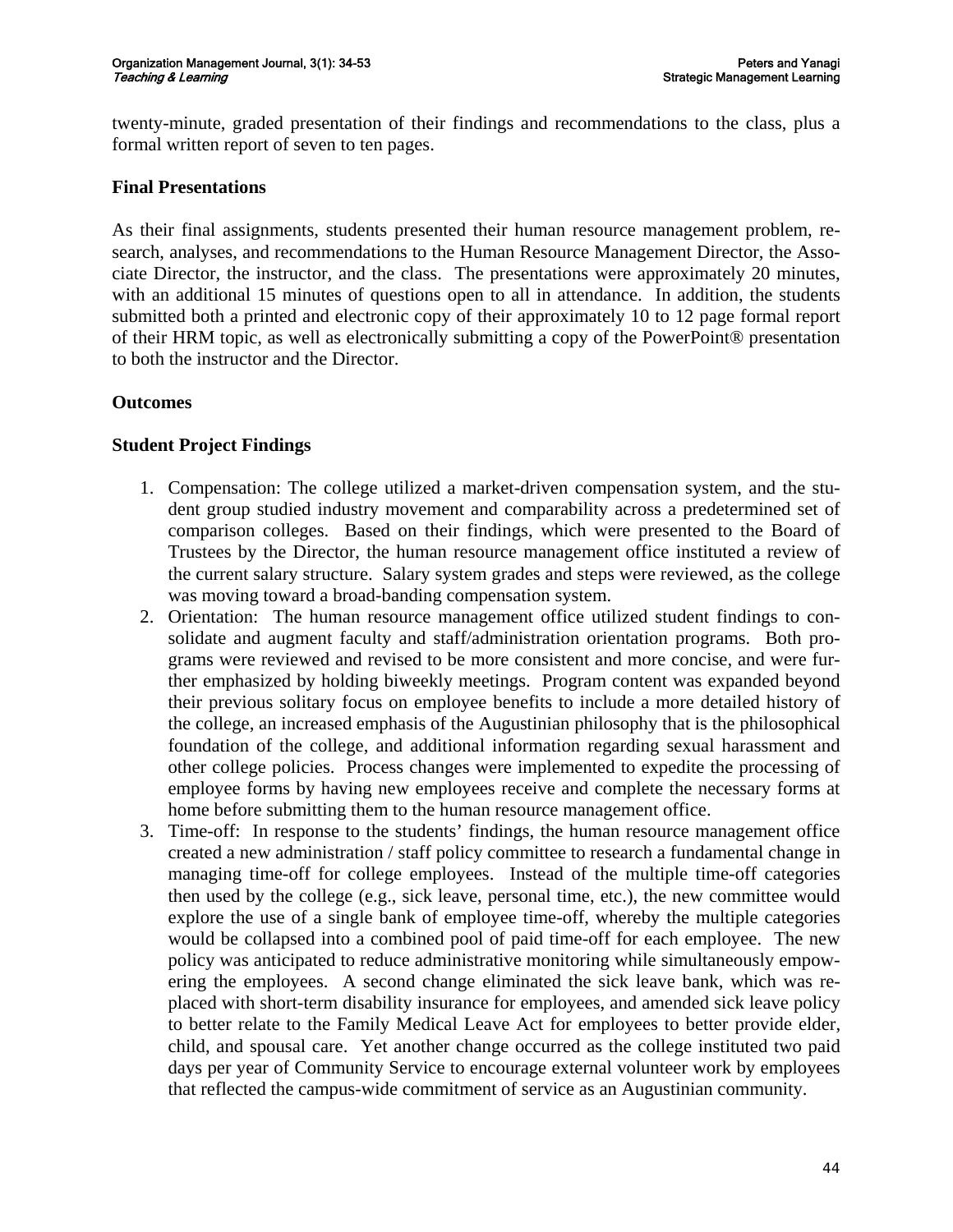4. Workforce planning: These findings began the process of developing mechanisms for determining the "right people, right skills, right progress" (J. Yanagi, April 12, 2005). Following the class presentation, the group's proposals, which included developing prospective selection planning and employee inventories to identify employee performance, skills, and talent, were presented by the HRM Director to the President for further study to help assess the ability of the college workforce to support the future of the college.

# **Project Information: Role in Governance**

As anticipated by the HRM Director, the information developed in these student projects "either initiated or reinforced" policy and program actions to affect college policies and governance (J. Yanagi, April 12, 2005). While initially it had been hoped that students could present in person to the President's Cabinet (Vice-President Level), the logistics of the end of semester and the executive-level time availability made this presentation impossible to schedule. Nevertheless, subsequent to the students' presentations, the Director incorporated aspects of these findings in discussions with the senior administration of the college, including the President, members of the President's Cabinet, and members of the Board of Trustees, regarding human resource management issues pertaining to college governance. Thus, the students' findings served as input for the top-level strategic decision makers of the college and supported subsequent strategic human resource management decisions, actions, governance procedures, and policies implemented across campus activities by the human resource management office.

#### **Human Resource Management Director Reaction**

In reviewing the process, content, and outcomes from these student projects, the Human Resource Management Director was very positive regarding his first merging of academics and administration. While some groups were stronger than others, he summarized that the students overall had made the projects, content, and process "interesting, with good insights." They had done good research, including conducting their campus-wide orientation and benefits survey. The Director had liked the functional approach to the projects that integrated financial, marketing, and other functional areas in considering issues related to human resource management. Furthermore, he was also pleased that the projects had involved a variety of other campus resources, i.e., administrators and staff, and hoped that subsequent projects could have further resources, including campus and consultant subject matter experts, available to students as well (J. Yanagi, June 27, 2005).

#### **Student Responses**

Formal student reactions were collected through the college's course evaluation process as students completed their final presentations. Unfortunately, these evaluations focused on the instructor and not on course content or process, and no student chose to add specific written comments about the course projects or content. During the semester, however, in class and in meetings with the Director and/or the instructor, and again at the conclusion of the course, approximately half the students offered anecdotal comments about their attitudes and their experiences regarding the course and their projects. These anecdotal comments mirrored previous student comments from similar projects about a sense of increased teamwork, communication, and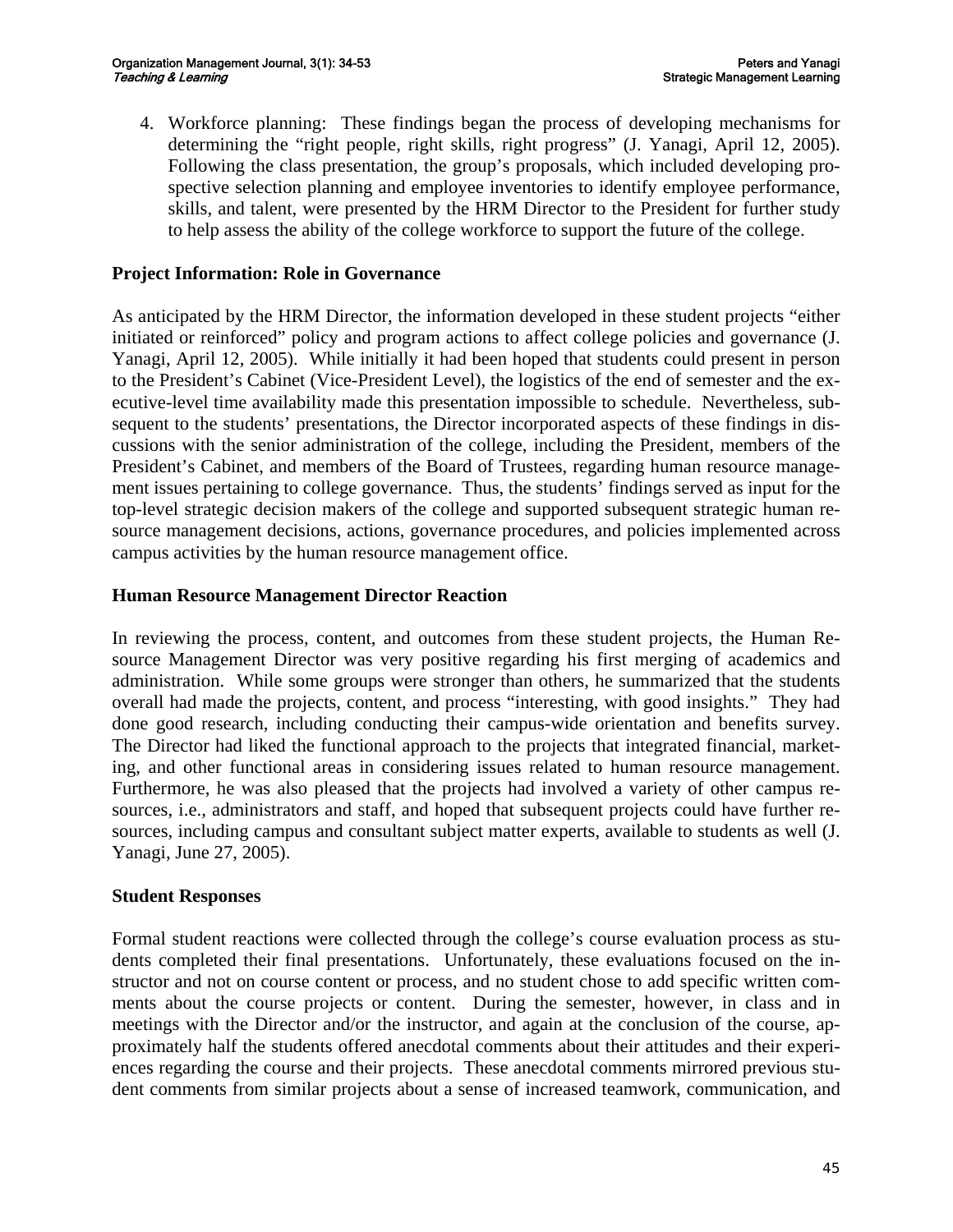learning and value (Kenworthy-'Ren, 2000, p. 56). Students also perceived increased "accomplishment, confidence, skills, professionalism, [and] purpose" (Madsen, 2004, p. 331), a chance to implement what they learned (Chandler, 2000, p. 118), to see the "big picture" and to increase understanding and retention (Michaelsen, Kenderine, Hobbs, & Frueh, 2000, p. 160).

The course instructor also noted the increased motivation by the students in interacting with the Director, which seemed to mirror the positive aura attending the outside practitioner, being so different from known professors (Madsen, 2004). Motivation also appeared to be increased principally because students' work could be directly utilized by the college—work site input with work site applicability by work site practitioners. In reconstructing these students' comments, the Director and the instructor noted that students fully appreciated the Director's perspective, balance, and availability, both in class and in group meetings. Students universally found these real-time projects to be much more interesting than case studies. From the commitment and attitudes of the students, it was evident to the Director and to the instructor that these projects reflected a heightened sense of task identity for the students related to their involvement at the college. One student stated that because of the projects, the course was the best he had taken at the college.

Students also noted that the projects led to an increased personal commitment to the college and to their education in general. In one enlightened exchange, one student felt these projects created a legacy of contribution for their role in helping shape human resource management policies for college governance, and several students stated that they hoped that the college would consider more formally adopting and supporting these types of project opportunities in the future.

# **Student Learning Outcomes**

Positive student learning outcomes and growth were evident in a variety of areas. The projects provided a learning laboratory for students to generate an improved understanding of some of the personal and organizational expectations of the working world. By developing projects that addressed working-world problems in working-world settings, students experienced real-world interactions with bona fide managers facing bona fide issues, yet they were still protected because they were functioning in a controlled environment. Both the Director and the instructor were available as coaches, mentors, negotiators, and protectors who could provide direction as needed while also providing a safety net to reduce potential missteps. Yet within this controlled, learning laboratory framework, students also developed their individual research and analytical skills, their group process, interaction, and presentation skills, and their incipient subordinatesupervisor relationships necessary for organizational success following graduation.

Students had multiple opportunities to receive feedback from the instructor, the Director, and their classmates through group presentations, group activities, and their individual and group meetings with the instructor and the Director. Feedback was also available from outside their project groups, both when they were critiqued by another group as well as when they worked in their functional area groups. Their participation in these second functional area groups also presented an additional group process opportunity whereby students had to be task-focused yet adept at group process in order to create an effective presentation product within a relatively short timeframe.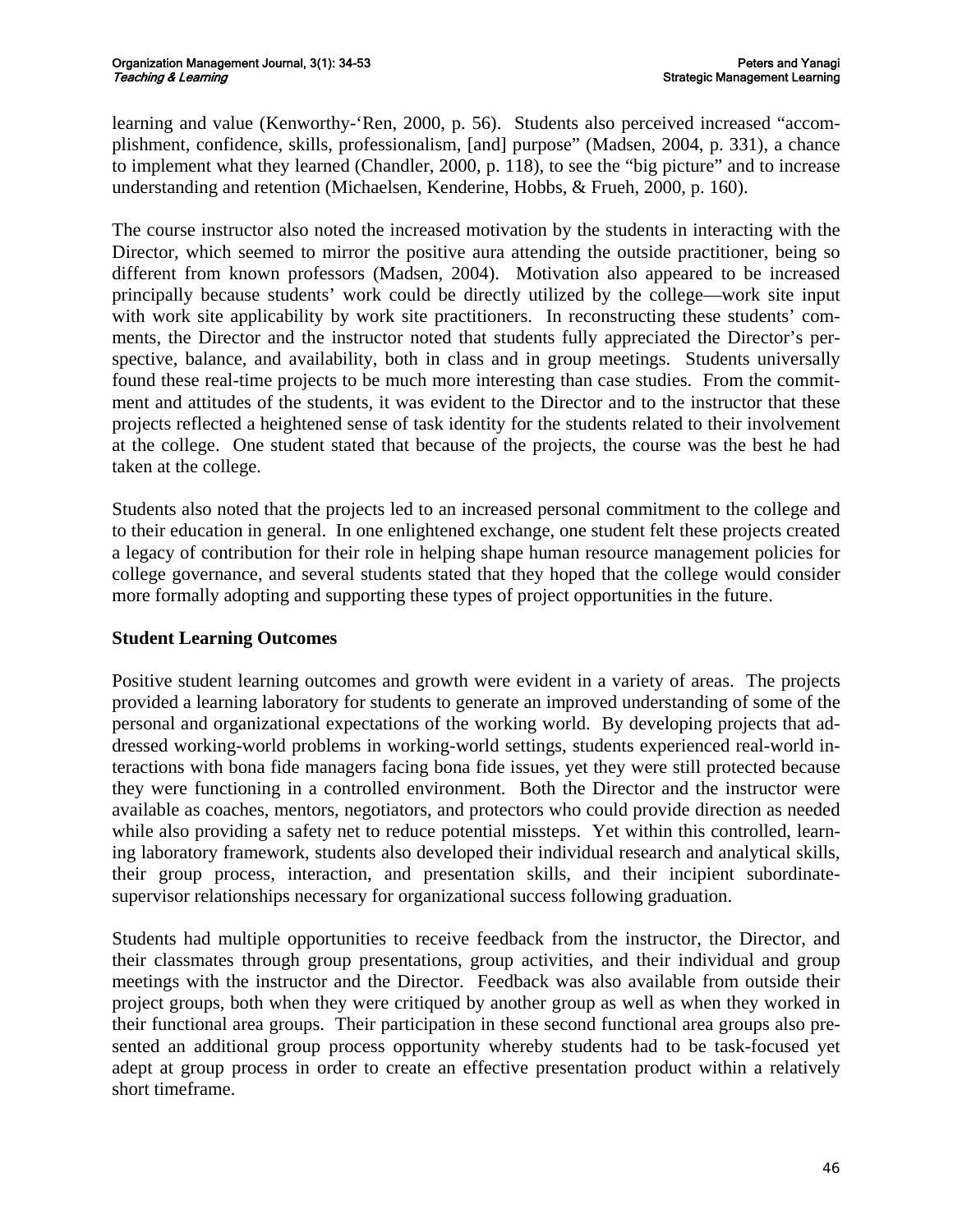Student grades were determined by both the instructor and the Director by incorporating multiple criteria during the course. Their graded presentations (initial, functional area, HRM final project) were evaluated using a presentation rubric that considered their command of the presentation content and format as well as their electronic presentation (PowerPoint®) and their behavioral presentation skills (verbal communication, enthusiasm, stage presence, etc.). Each presentation was weighted as 20 percent of their overall grade. The final HRM presentation also included a written report that was evaluated for its content, structure, grammar, and spelling, and similarly counted 20 percent toward the final grade.

The final component of the student grade, also 20 percent, was a participation grade that considered each student's comments and conduct in class and in their two groups (HR and functional area). As input for this grade, the instructor assessed student's class contributions (e.g., questions, insights, attendance, etc.), but an additional input came from each student, who completed three peer evaluation forms during the semester. Students completed peer evaluations following their 1) first in-class graded presentation, 2) functional area presentation, and 3) final HRM project presentation. Using a five-point Likert scale, students compared their own task and process contributions with each group member before determining an overall rating between zero and 100 for him/herself and for each other group member. The instructor considered these data in conjunction with his assessment of each student's participation to determine the student's overall participation grade.

One specific learning objective involved improving student communication skills, both individually and collaboratively. Students participated in four different formal presentations where every member of the group was required to contribute equally to developing presentation content and to orally presenting their material. Thus, all students were actively involved in writing and speaking for these presentations and their related formal papers. In addition, students improved their listening skills, both during their own presentations and especially as a member of their group when critiquing another group's presentation and analyses. Further improvement was also noted in their electronic presentation skills, as each group developed professional PowerPoint® presentations that effectively incorporated content, color, external pictures, program art, and motion.

A second learning objective related to enhancing student quantitative and qualitative reasoning in problem identification and problem solving. Through student research and analyses, which involved a) on-campus data gathering and interviews, b) off-campus data gathering by contacting outside colleges, and c) traditional library and internet research, students improved their abilities to integrate, synthesize, apply, and present complex information effectively. Students then used their research and analyses to provide decision making input for the administration to determine policy responses to provide improved competitive advantages for the college.

In addition, students were involved in dynamic working world environments that required them to adapt to locally- and externally-induced changes, e.g., new personnel on campus, external economic conditions that affected campus financial resources, regulatory and immigration/visa availability changes, etc. Developing information and interacting with various members of the faculty and administration, students were faced with both confirming and disconfirming informa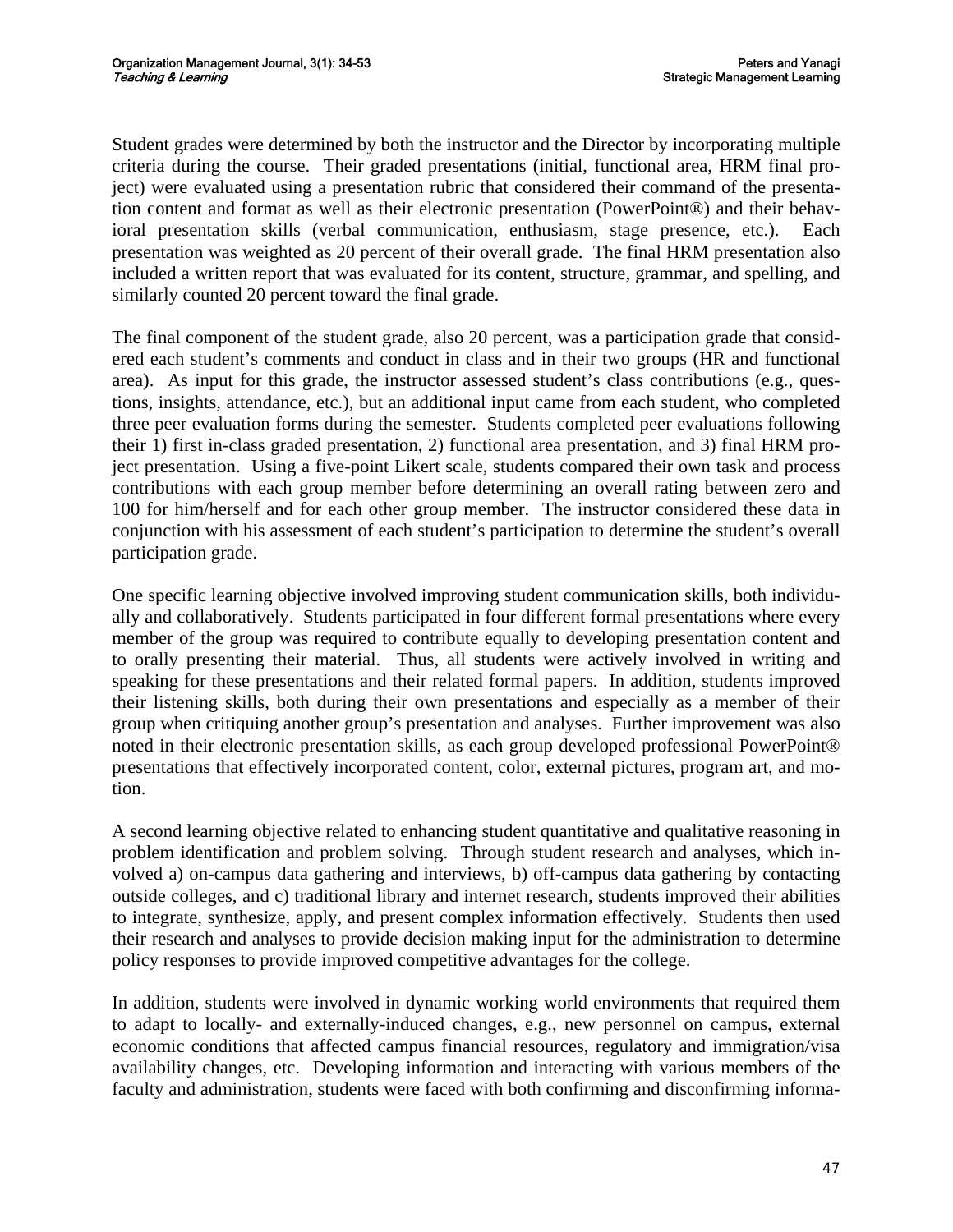tion that necessitated their assessments and communication. They routinely responded to time pressures, directional changes, and personalities, all of which had to be considered in creating their final products.

Yet another learning objective involved the students improving their abilities to understand and utilize the breadth of their prior learning across the business and college-wide curricula to develop management decisions appropriate for their current projects. In making decisions about alternatives and recommendations for their group projects, students also considered the dynamic interactions across the functional areas of business. These decisions were not parochial, win-lose choices that pitted project against project. Instead, and more appropriately and more effectively, these decisions promoted project recommendations that supported the strategic and education missions for the betterment of the college. Through these projects, students understood their contributions to changing campus human resource management policies and procedures that could improve the environment of current and future college employees.

# **Unanticipated Benefits**

While these projects were devised initially to develop students' skills and insights and to develop policy input for the human resource management office, the projects also led to additional, unanticipated benefits. As noted earlier, the Director was interested in working with students, and both the instructor and the Director were energized intellectually by employing these practitioner projects to augment classroom activities. This collegial energy also translated into expanded and improved connections between the human resource management office and the faculty in the Business School. The success of these initial projects led the Director and the instructor to create additional opportunities for students in subsequent semesters, although slightly modifying the issues and focus in a subsequent strategic management course.

In addition, because both parties recognized they shared the mutual goal of developing compensation and benefit programs that would promote faculty and staff selection and retention, the human resource management office's role was expanded concerning faculty compensation issues at the college level, as the Director was invited to participate ex officio on the Faculty Senate Salary and Benefits Committee. Toward this goal, the Director also enlisted the participation of the Provost, which thereby increased access and communication across the faculty and the administration. This access became especially important as the Salary and Benefits Committee became more involved in addressing changes in faculty salary and benefits determinations. Thus, using the human resource management projects conducted by the Director and the instructor as a starting point, the Director became directly involved with the academic mission of the college and was ultimately able to contribute his expertise and experience to further academic, human resource management, and organizational missions on campus.

#### **Conclusions**

These management- and service-focused projects succeeded for students, faculty, and administration alike. They succeeded because the Director of Human Resource Management committed his senior management support while simultaneously enlisting the President's executive management support. They succeeded because the instructor and Director were able to jointly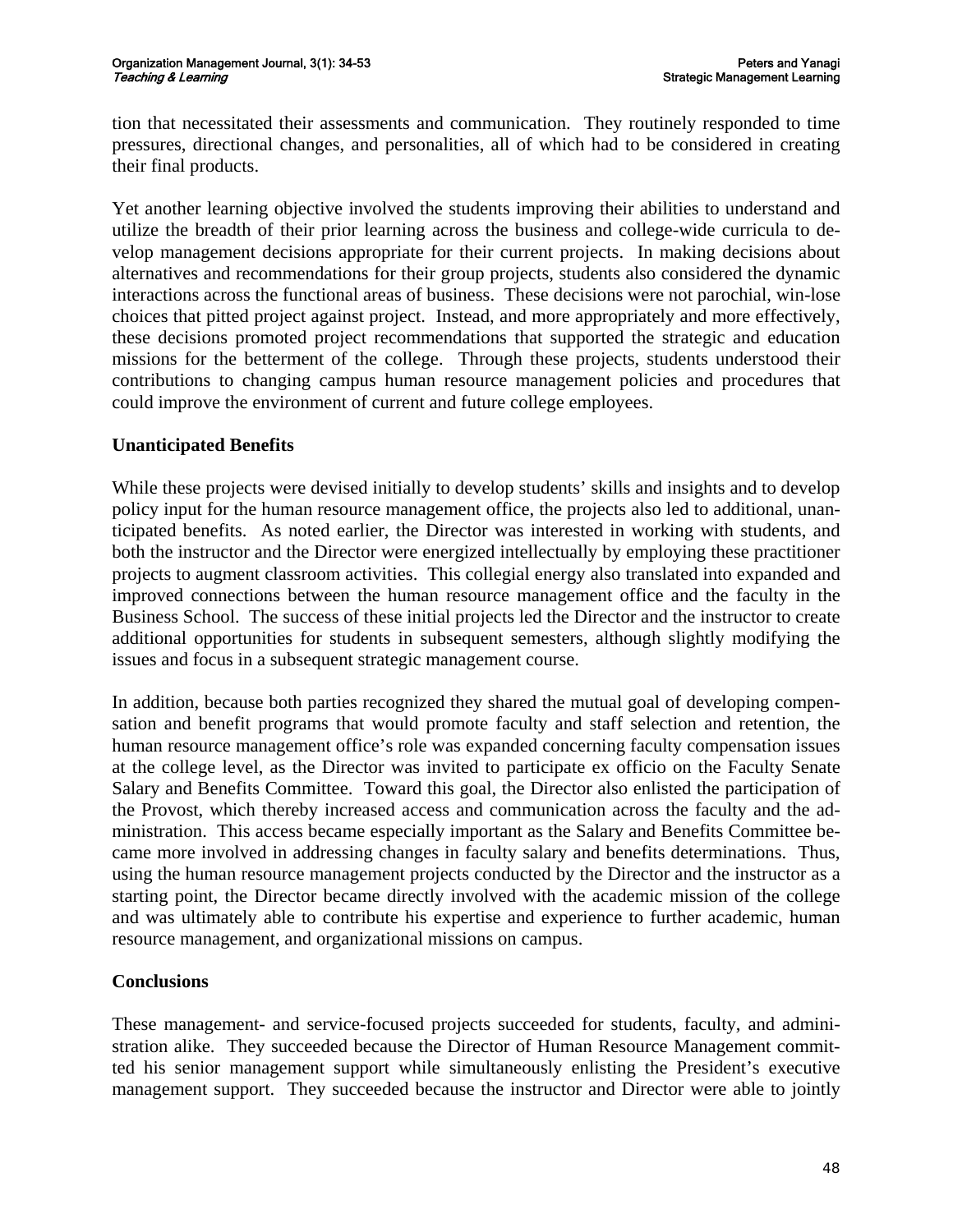1) develop project outlines, 2) offer strategic direction and alternatives, and 3) facilitate student research and presentations of their policy content and recommendations to share with the senior decision makers of the campus. They succeeded because the students diligently and professionally sought information that was then developed into content-based recommendations within the strategic analysis framework, which were sufficiently sophisticated for senior management to consider in making human resource management policy decisions and actions at the college.

The instructor and others (e.g., Clark, 2000; Madsen, 2004; Peters et al., 2006) have previously conducted service-learning projects in human resource management courses, but without the direct involvement of the senior management of the organization. The level of support and commitment by the Human Resource Management Director extended well beyond other similar projects where a practitioner simply served as the titular project contact. During the semester, the Director attended approximately eight hours of class, which included the mid-term and final presentations, and he devoted approximately ten additional hours meeting with the project groups. He viewed this commitment of time as cost-effective in that his benefits in terms of research and presentation far exceeded what he could have developed individually with a similar investment of time. This increased involvement, from course design, to course evaluation, to course extension to the President and his Cabinet, gave the student projects extensive cachet for affecting and improving college HRM policies.

As such, these projects created shared learning benefits for students, faculty, and administration. The working world projects and upper level management involvement created high energy levels for all participants. It was exciting for the students to address practitioner issues and settings. It was exciting for the instructor and the Director to venture together to develop a new course collaboration and campus partnership. And it was exciting for all involved to witness the changes in campus HRM policies that were directly attributable to the research, process, and presentation efforts of the students, the Director, and the instructor. All participants were extensively invested in this course, and the rewards extended far beyond classroom performance and grading. Students expressed a heightened commitment to their course, their college, and their futures, and the ongoing benefits of faculty/administration collaborations are evinced in current faculty benefits inputs and determinations.

The students in this course were traditional aged, minimally-experienced, full-time undergraduate seniors majoring in business. Therefore, this experiential strategic planning project afforded them a rich learning opportunity, yet older, nontraditional students would likely gain at least as rich a learning opportunity. Nontraditional students bring expanded employment and life experiences into their classroom and to the project setting. They are able to incorporate these experiences with the material they are learning, thereby providing a broader framework for experiencing and applying this material to current and future situations. Indeed, their expanded context should be embraced in the classroom and used as additional teaching moments for all students, faculty, administrators, and other course participants.

One area of concern for extending this course structure would be the time commitment necessary to conduct the projects. Time commitment must consider both the time needed to develop the projects as well as the student's time availability outside of class for researching and meeting about the projects. While the current course successfully used a semester-length format, the pro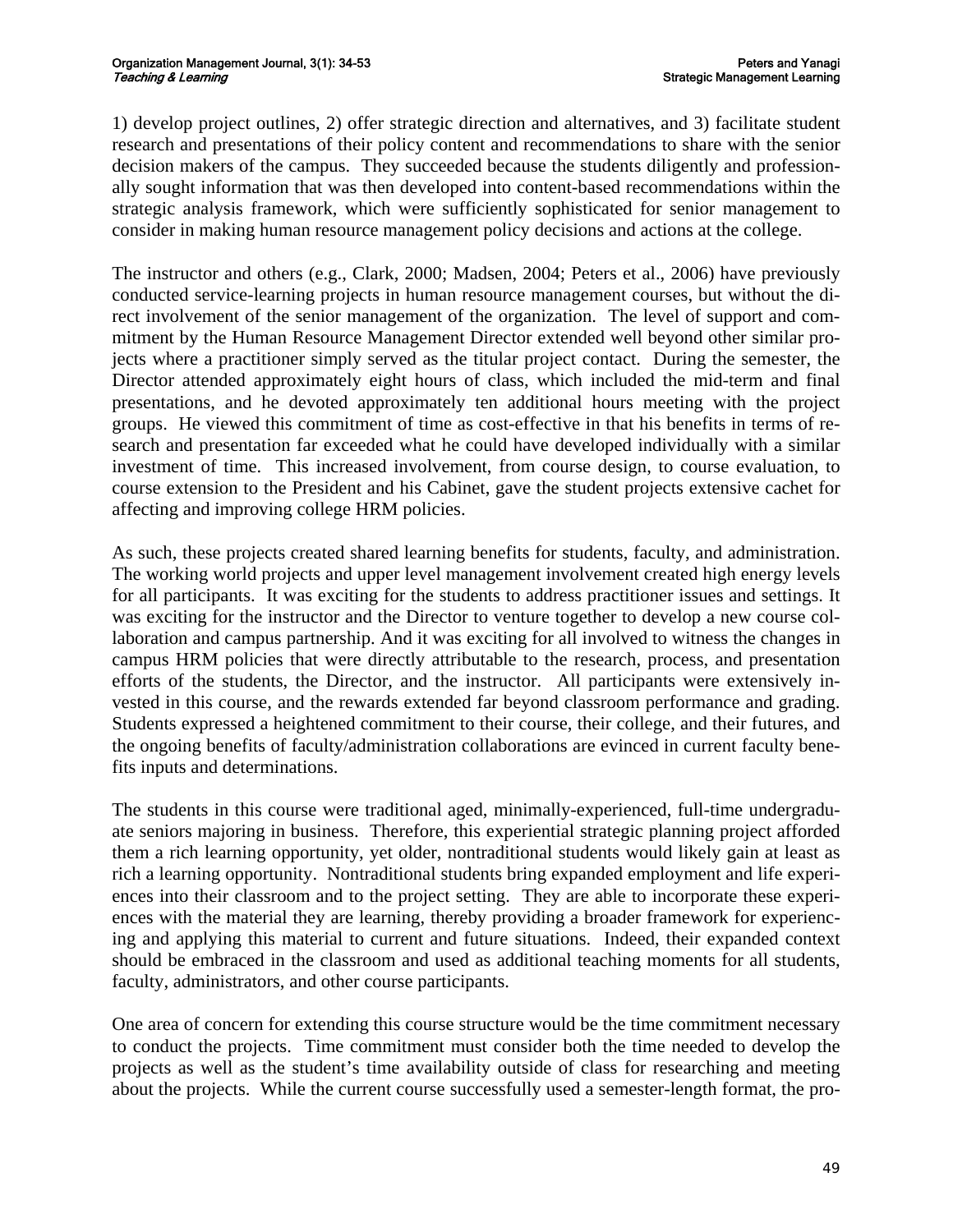jects also could have been expanded into a two-semester format. The additional time could have enabled project teams to research their topics more broadly and in greater depth. The expanded time frame would also benefit students with full-time employment by increasing opportunities for additional content development and learning.

By addressing these time factors, it seems reasonable nevertheless to expect that these types of projects could be similarly successful on other campuses and in other venues. Projects developed around issues in student life and/or campus security could be particularly effective, as students would likely fully understand many of these issues simply from living on campus. Similarly, financially-focused projects could involve selected budget priorities and decisions that affect campus policies regarding students (e.g., tuition determinations, cost-benefit analyses for assessing campus fees), whereby students benchmark the use and amount of such costs at comparable colleges, followed by developing policy alternatives and recommendations. Furthermore, while many campus committees include modest student representation, specific academicfocused projects could also be developed in a course whereby students work with the Deans and/or the Provost to create policy recommendations for issues of accreditation, curriculum and teaching methods, external events, etc. In these cases, the academic administration would represent senior management and participate by sharing their administrative expertise related to academic issues.

In short, these types of student-driven strategic management projects can succeed across the campus. Senior management commitment can be developed through faculty/administration collaborations to articulate direction and expectations, and student commitment is enhanced through their direct involvement with managers outside the classroom, their cultural understanding of the issues involved, and especially their recognizing that their input will be directly applied to policy implementations related to these projects. Therefore, these learning laboratories extend beyond the classroom, beyond the two-dimensional cases, and into the three dimensions of the campus Board room.

# **REFERENCES**

- Astin, A. A., Vogelgesang, L. J., Ikeda, E. K., & Yee, J. K. (2000). *How service-learning affects students*. Los Angeles, CA: Higher Education Research Institute, University of California.
- Bonar, L., Buchanan, R., Fisher, I., & Wechsler, A. (1996). *Service-learning in the curriculum*. Salt Lake City, UT: Lowell Bennion Community Service Center.
- Boone, L. E. & Kurtz, D. L. (2005). *Contemporary Business* (11<sup>th</sup> ed.). Mason, OH: Thomson South-Western.
- Bringle, R. G., & Hatcher, J. A. 1995. A service-learning curriculum for faculty. *Michigan Journal of Community Service-Learning.* 2, 112-122.
- Bryant, S. M, & Hunton, J. E. (2000). The use of technology in the delivery of instruction: Implications for accounting educators and education researchers. *Issues in Accounting Education***.** 15 (1), 129-162.
- Chandler, G. N. (2000). Teaching leadership and management through service-learning. In P. C. Godfrey & E. T. Grasso (Eds.), *Working for the common good, concepts and models for*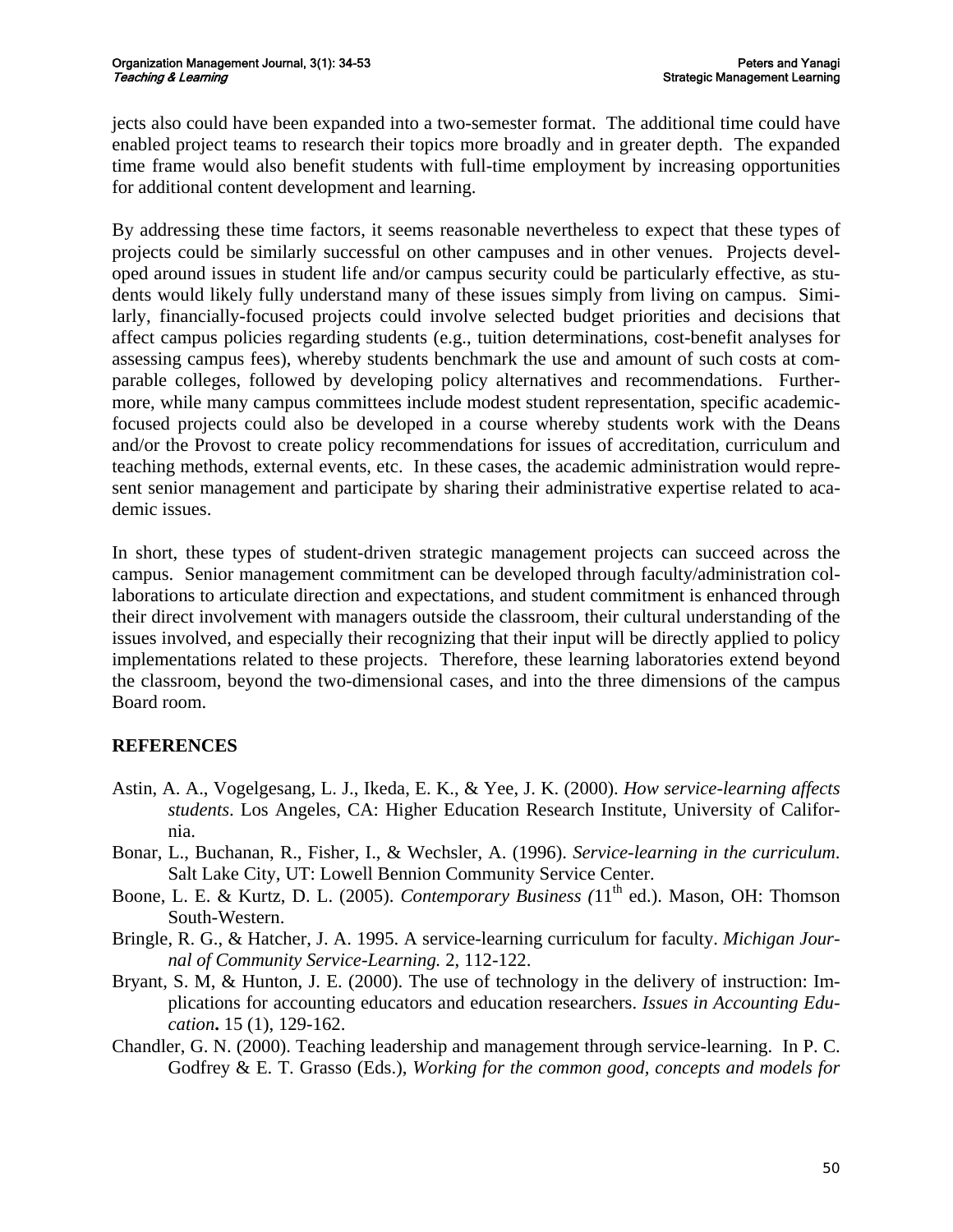*service-learning in management,* 111-132. Washington, DC: American Association for Higher Education.

- Clark, S. C. (2000). The more we serve, the more we learn: Service-learning in a human resource management course. In P. C. Godfrey & E. T. Grasso (Eds.), *Working for the common good, concepts and models for service-learning in management,* 133-148. Washington, DC: American Association for Higher Education.
- Conrad, D., & Hedin, D. (1982). The impact of experiential education on adolescent development. *Child and Youth Services 4*(3), 57 - 76.
- David, F. R. (2005). *Strategic management: Concepts and cases* (10<sup>th</sup> ed.). Upper Saddle River, NJ: Pearson Prentice Hall.
- Davis, J. H. & Michel, J. G. (2000). Experiencing strategy at the University of Notre Dame. In P. C. Godfrey & E. T. Grasso (Eds.), *Working for the common good, concepts and models for service-learning in management,* 89-110. Washington, DC: American Association for Higher Education.
- Dess, G. G., Lumpkin, G. T., & Taylor, M. L. (2005). Strategic management: Creating competitive advantages (2nd ed.). New York: McGraw Hill/Irwin.
- Eyler, J., & Giles, D. E., Jr. (1999). *Where's the learning in service learning?* San Francisco, CA: Jossey-Bass Publishers.
- Godfrey, P. C. & Grasso, E. T. (eds.). (2000). *Working for the common good, concepts and models for service-learning in management*. Washington, DC: American Association for Higher Education.
- Gray, M. J., Ondaatje, E. H., Fricker, R. D., Jr., & Geschwind, A. (2000). Assessing servicelearning. *Change,* 32 (2), 30-39.
- Hamner, D. M. (2002). *Building bridges: The Allyn & Bacon student guide to service-learning.* Boston: Allyn and Bacon.
- Hartwick Classic Leadership Cases™ and Hartwick Classic Film Leadership Cases™. Retrieved July 21, 2005, from www.hartwick.edu
- Harvard Business School Publishing. Retrieved July 21, 2005, from [www.hbsp.harvard.edu](http://www.hbsp.harvard.edu/)
- Hillbrand, M. & Kehrhahn, M. (2003). How do clinicians learn to manage behavioral emergencies? *American Psychological Association,* Section 7, Newsletter, Clinical emergencies and crises; *4*, 2; Retrieved July 22, 2005 from http://www.apa.org/divisions/div12/sections/section7/news/sp03/howdo.html
- Hitt, M. A., Ireland, R. D., & Hoskisson, R. E. (2005). *Strategic management: Competitiveness and globalization (concepts and cases)* (6<sup>th</sup> ed.). Mason, OH: Thomson South-Western.
- Howard, J. P. F. 1998. Academic service-learning: A counternormative pedagogy. In R. A. Rhodes & J. P. F. Howard (Eds.), *Academic service learning: A pedagogy of action and reflection. New directions for teaching and learning (*No. 73, pp. 21-29). San Francisco, CA: Jossey-Bass Publishers.
- Jacoby, B. & Associates (1996). *Service-learning in higher education: Concepts and practices*. San Francisco, CA: Jossey-Bass.
- Kenworthy-U'Ren, A. L. (2000). Management students as consultants: service-learning in management education. In P. C. Godfrey & E. T. Grasso (Eds.), *Working for the common good, concepts and models for service-learning in management,* 55-67. Washington, DC: American Association for Higher Education.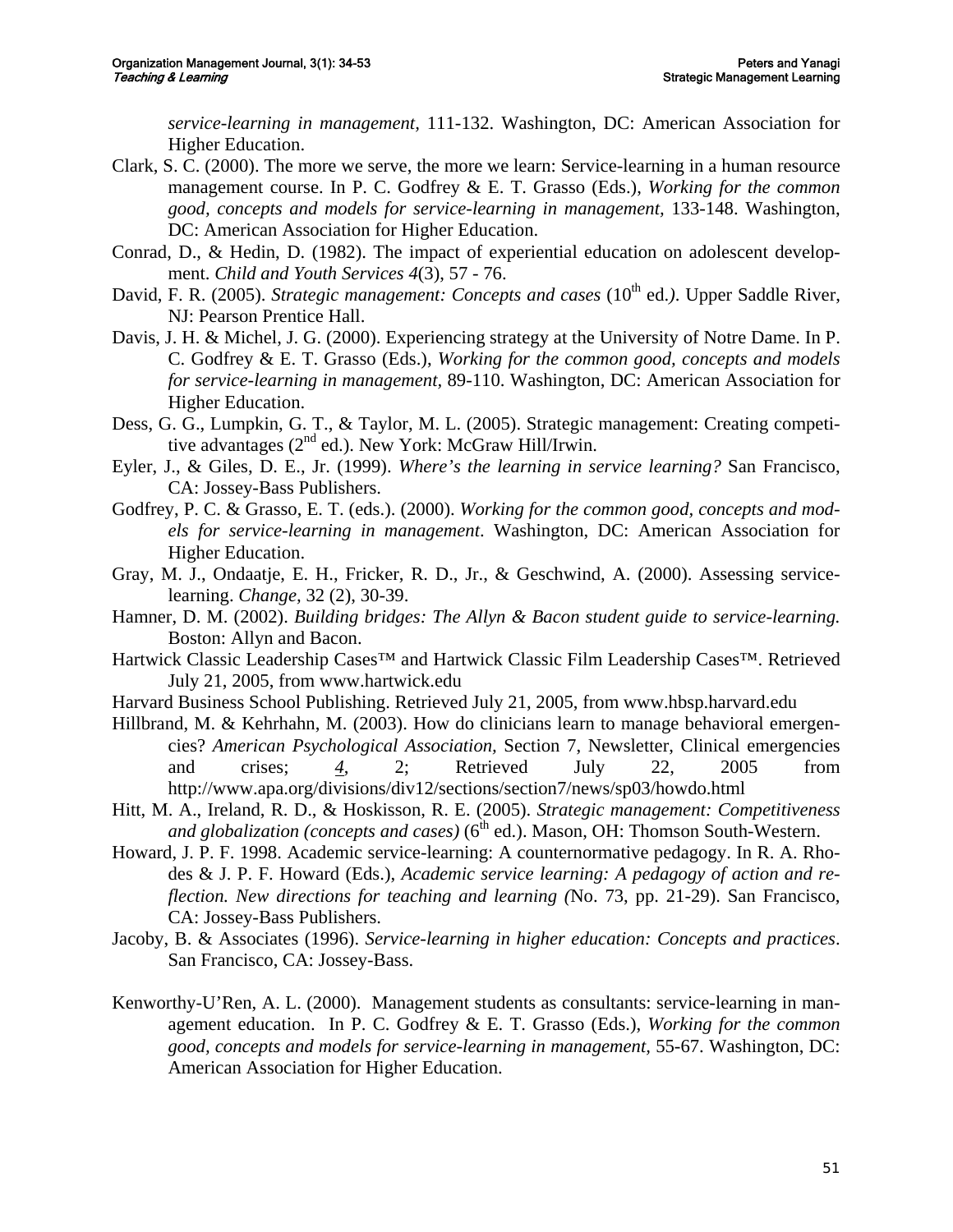- Kezar, A. & Rhodes, R. A. (2001). The dynamic tensions of service learning in higher education: A philosophical perspective. *The Journal of Higher Education, 72*(2),148-171.
- Kolb, D. A. (1984). *Experiential Learning: Experience as the source of learning and development.* Englewood cliffs, NJ: Prentice Hall.
- Kolenko, T. G., Porter, G., Wheatley, W., & Colby, M. (1996). A critique of service learning projects in management education: Pedagogical foundations, barriers, and guidelines. *Journal of Business Ethics,* 15(1), 133-142.
- Madsen, S. R. (2004). Academic Service Learning in Human Resource Management Education. *Journal of Education for Business, 79*, 6, 328-332.
- Michaelsen, L. K., Kenderine, J. M., Hobbs, J., & Frueh, F. L. (2000). The Oklahoma integrated business core: Using a service-learning experience as a foundation for undergraduate business education. In P. C. Godfrey & E. T. Grasso (Eds.), *Working for the common good, concepts and models for service-learning in management,* 149-166. Washington, DC: American Association for Higher Education.
- Microsoft Office® PowerPoint® 2003; contained in Microsoft Office Professional Edition 2003.
- Mintzberg, H., Lampel, J., Quinn, J. B., & Ghoshal, S. (2003). *The strategy process: Concepts, Contexts, Cases.* Upper Saddle River, NJ: Pearson Prentice Hall.
- Nickels, W. G., McHugh, J. M., & McHugh, S. M. (2005). *Understanding Business (*7th Ed.). New York: McGraw Hill/Irwin.
- Peters, T. D., McHugh, M. A., & Sendall, P. (forthcoming). The benefits of service learning in a down-turned economy. *International Journal of Teaching and Learning in Higher Education.*.
- Porter, L. W., & McKibbin, L. E. (1988). *Management education and development: Drift or thrust into the 21st century?* New York: McGraw-Hill.
- Rama*,* D., Ravenscroft, S. P., Wolcott, S. K., & Zlotkowski, E. (2000). Service-learning outcomes: Guidelines for educators and researchers. *Issues in Accounting Education***.** 15(4), 657-692.
- Richard Ivey School of Business. Retrieved July 21, 2005, from www1.ivey.ca/cases.
- Samuelson, J. (2000). Business education for the  $21<sup>st</sup>$  century. In P. C. Godfrey & E. T. Grasso (Eds.), *Working for the common good, concepts and models for service-learning in management,* 11-20. Washington, DC: American Association for Higher Education.
- Steffes, J. (2004). Creating powerful learning environments beyond the classroom. *Change, 36*(3), 46-50.
- Thompson, A. A., Jr., & Strickland, A. J., III (2003). *Strategic management: Concepts and cases*  (13th ed.*).* New York: McGraw Hill/Irwin.
- Torres-Coronas, T., Arias-Olivia, M., & Souto-Romero, M. (2005). Teaching and learning in management education. Call for papers, *Academic Exchange Quarterly*, *9*, 4. Retrieved July 21, 2005 from<http://rapidintellect.com/AEQweb/spri04.htm>
- Waddock, S. & Post, J. (2000). Transforming management education: The role of servicelearning. In P. C. Godfrey & E. T. Grasso (Eds.), *Working for the common good, concepts and models for service-learning in management,* 43-54. Washington, DC: American Association for Higher Education.
- Wankel, C. (2000). Preface. In P. C. Godfrey & E. T. Grasso (Eds.), *Working for the common good, concepts and models for service-learning in management,* IX. Washington, DC: American Association for Higher Education.